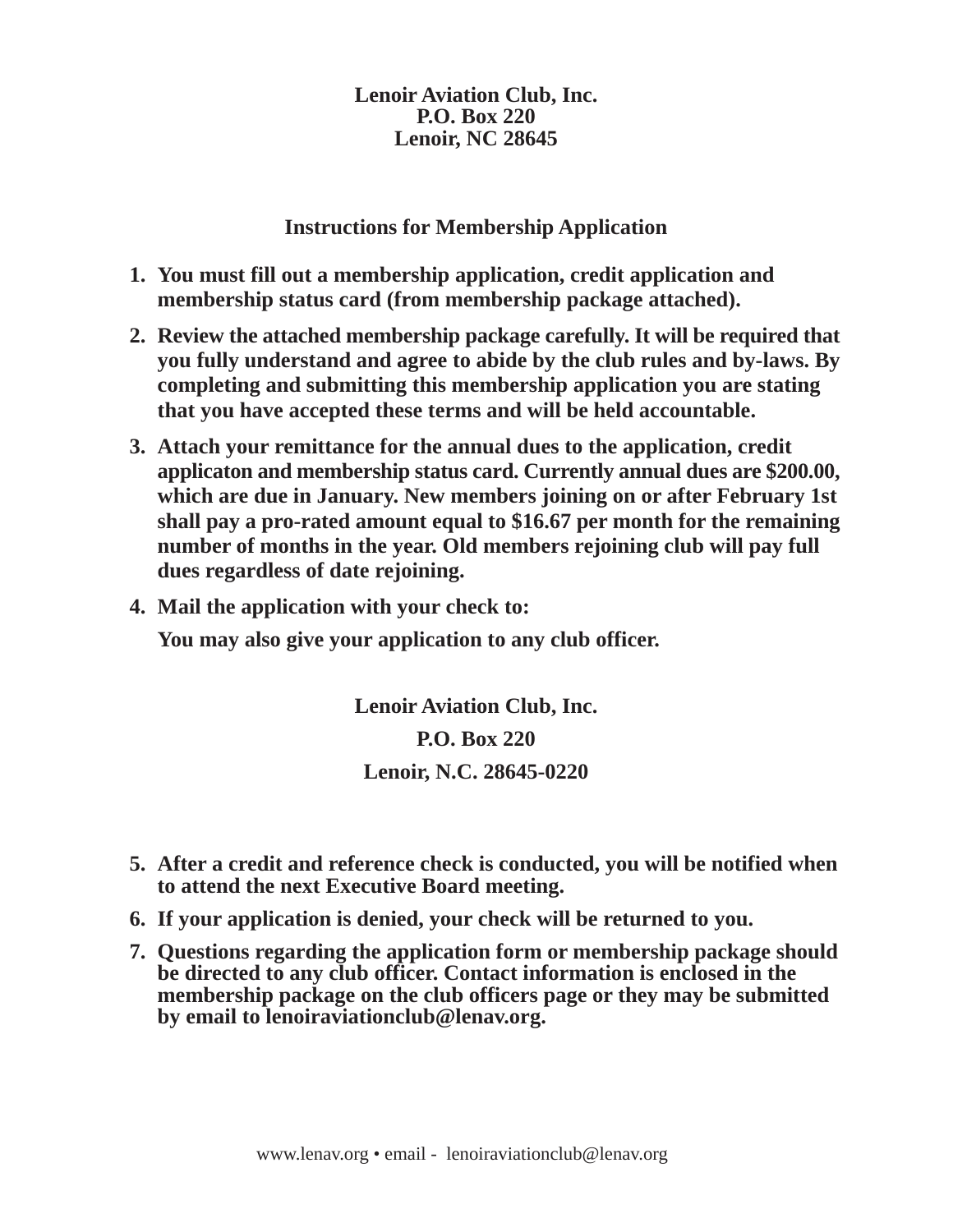| For use by LAC executive board: (enter date) |
|----------------------------------------------|
|----------------------------------------------|

Appl. Rec.: \_\_\_\_\_\_\_\_ C.R. Ordered: \_\_\_\_\_\_\_ Credit Accept: \_\_\_\_\_\_\_\_ Board Action:  **. Membership Action: Dues Paid: Club I.D. Number:**

### **Lenoir Aviation Club, Inc.**

### **Membership Application**

| Phone Work/Cell Work/Cell<br>Name                                                                                                                                                                                                                                                                                                                                                                                                                                                                                                        |  |
|------------------------------------------------------------------------------------------------------------------------------------------------------------------------------------------------------------------------------------------------------------------------------------------------------------------------------------------------------------------------------------------------------------------------------------------------------------------------------------------------------------------------------------------|--|
| $\sim$ Occupation $\sim$ Occupation $\sim$<br>Address                                                                                                                                                                                                                                                                                                                                                                                                                                                                                    |  |
|                                                                                                                                                                                                                                                                                                                                                                                                                                                                                                                                          |  |
|                                                                                                                                                                                                                                                                                                                                                                                                                                                                                                                                          |  |
|                                                                                                                                                                                                                                                                                                                                                                                                                                                                                                                                          |  |
|                                                                                                                                                                                                                                                                                                                                                                                                                                                                                                                                          |  |
| Have you ever had an aviation accident, FAA violation, insurance cancellation or refusal?                                                                                                                                                                                                                                                                                                                                                                                                                                                |  |
|                                                                                                                                                                                                                                                                                                                                                                                                                                                                                                                                          |  |
| I learned about "Lenoir Aviation Club" from                                                                                                                                                                                                                                                                                                                                                                                                                                                                                              |  |
|                                                                                                                                                                                                                                                                                                                                                                                                                                                                                                                                          |  |
|                                                                                                                                                                                                                                                                                                                                                                                                                                                                                                                                          |  |
| Two Personal References: (One must be a current Lenoir Aviation Club Member)                                                                                                                                                                                                                                                                                                                                                                                                                                                             |  |
| Last two home bases and contact numbers for reference:                                                                                                                                                                                                                                                                                                                                                                                                                                                                                   |  |
| Name has been contained by the contract of the contract of the contract of the contract of the contract of the contract of the contract of the contract of the contract of the contract of the contract of the contract of the                                                                                                                                                                                                                                                                                                           |  |
| $Phone$ $\longrightarrow$<br>Name                                                                                                                                                                                                                                                                                                                                                                                                                                                                                                        |  |
| I understand that before I can become a member of the Lenoir Aviation Club, Inc. my application must be accepted by the<br>current club membership at a regularly scheduled meeting. I further agree that if I am accepted as a member of the Lenoir<br>Aviation Club, Inc. I will abide by the regulations of the club, take part in the club activities, and pay any bills owed to the<br>club when due. Additionally, I do hereby authorize the Lenoir Aviation Club, Inc. officials to conduct a full reference and credit<br>check. |  |
|                                                                                                                                                                                                                                                                                                                                                                                                                                                                                                                                          |  |
| <b>Additional Comments:</b>                                                                                                                                                                                                                                                                                                                                                                                                                                                                                                              |  |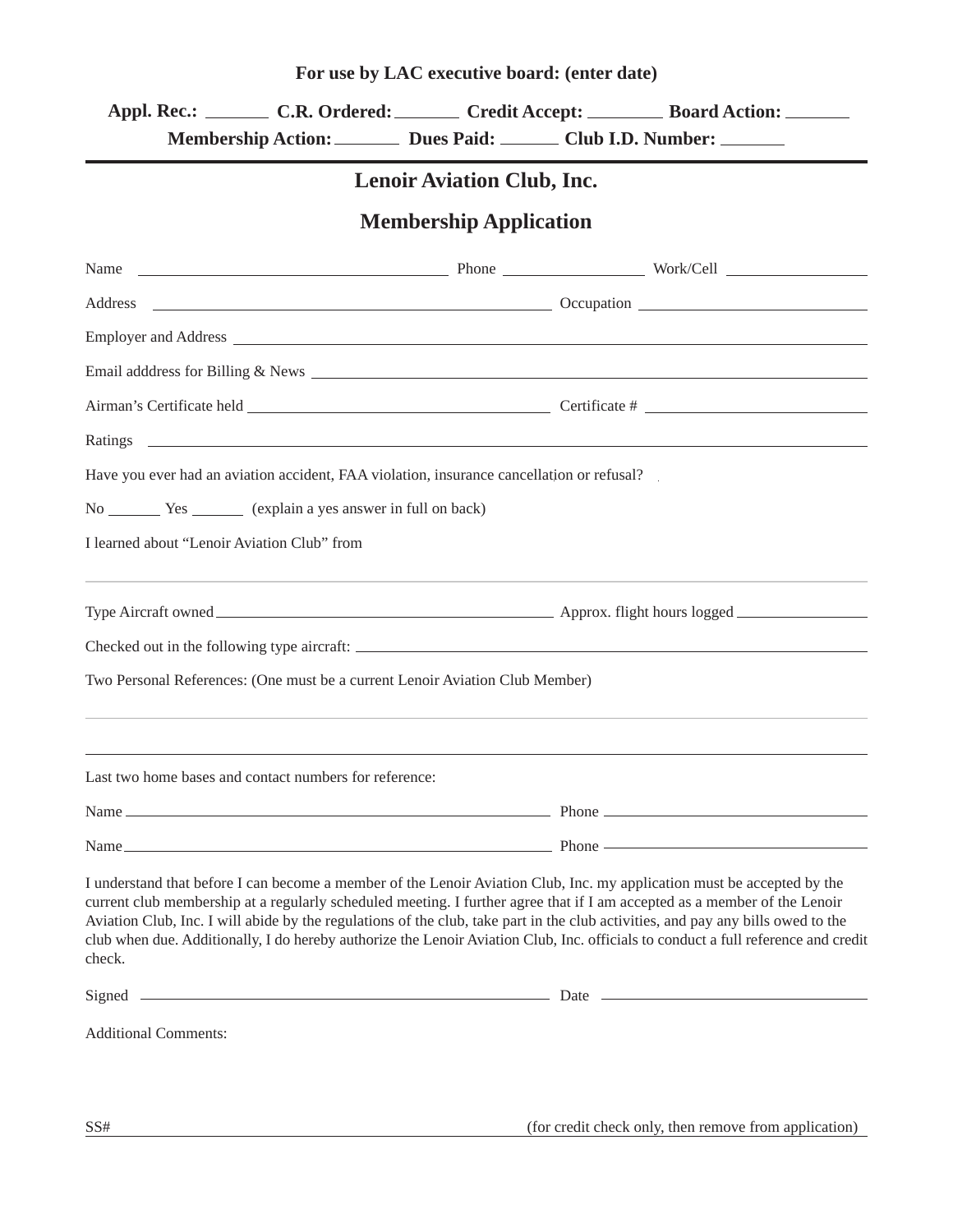### **Lenoir Aviation Club**

Confidential Credit Application & Review Authorization Form

#### Credit Reviews handled by: **D.D. Suddreth Furniture Co. Inc.**

| ST: ZIP: ________________. HOW LONG AT THIS ADDR?: ______. PHONE(HOME): _________                                                                                                                                                                                                                                                                                                                                                |  |
|----------------------------------------------------------------------------------------------------------------------------------------------------------------------------------------------------------------------------------------------------------------------------------------------------------------------------------------------------------------------------------------------------------------------------------|--|
|                                                                                                                                                                                                                                                                                                                                                                                                                                  |  |
|                                                                                                                                                                                                                                                                                                                                                                                                                                  |  |
| For the purpose of securing credit from you, i make the above representations and i certify that the above<br>information is true and complete to the best of my knowledge. I further certify that i have attained the age<br>of 18. You are authorized to check my credit history and employment and to answer questions about your<br>credit history and employment and to answer questions about your credit history with me. |  |

PLEASE PRINT NAME: \_\_\_\_\_\_\_\_\_\_\_\_\_\_\_\_\_\_\_\_\_\_\_\_\_\_\_\_\_\_\_\_\_\_\_\_\_\_\_\_\_\_\_\_\_

APPLICANT SIGNATURE: \_\_\_\_\_\_\_\_\_\_\_\_\_\_\_\_\_\_\_\_\_\_\_\_\_\_\_\_\_\_\_\_\_\_\_\_\_\_\_\_\_\_

DATE: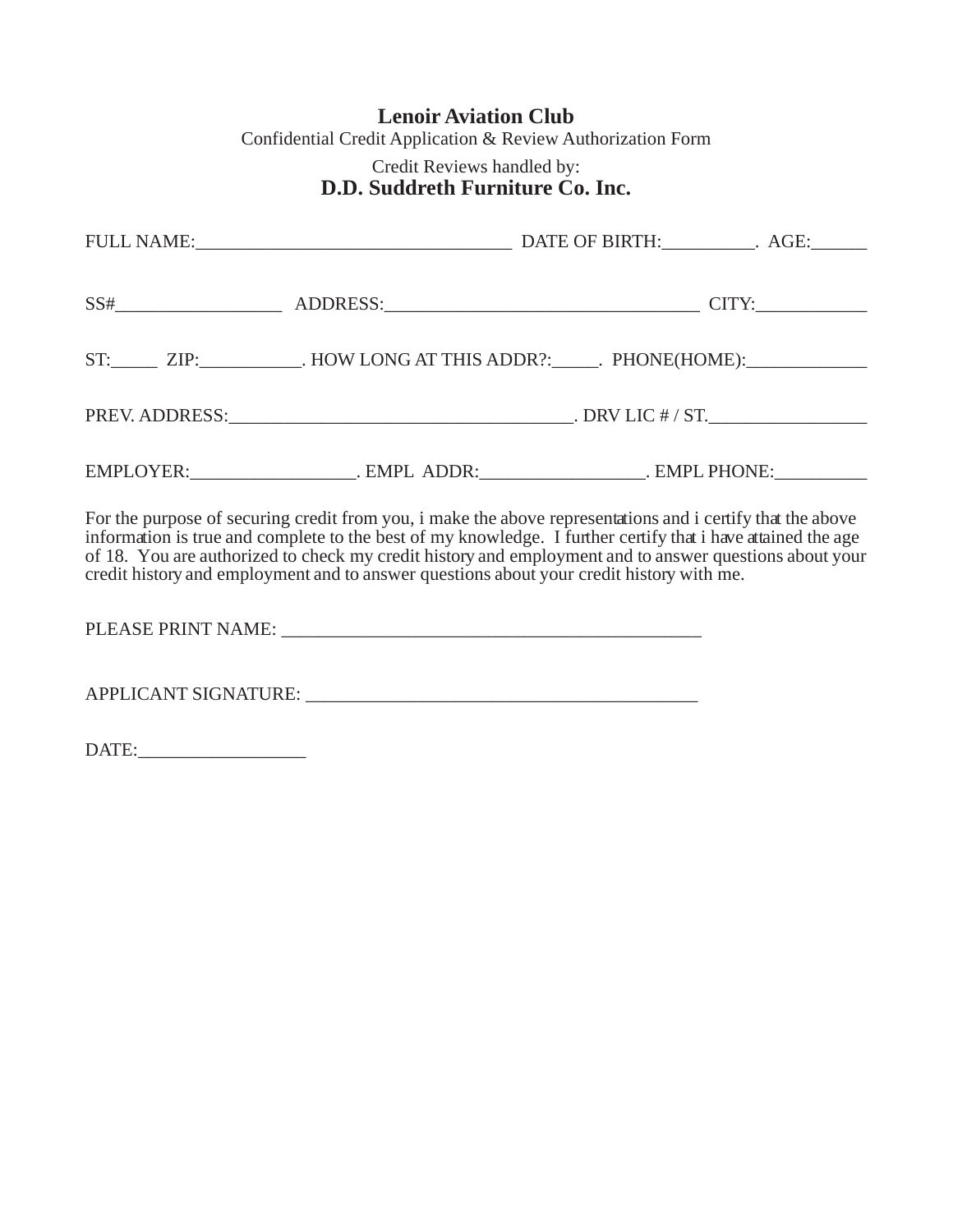#### MEMBERSHIP PACKAGE

(revised 8-28-2019)

#### **Contents**

- 1. Contents List (1 page)
- 2. Membership Status Card (1 page)
- 3. Introduction Letter (1 page)
- 4. General Operating Rules (2 pages)
- 5. Aircraft Flying Rules (2 pages)
- 6. Amended Club Flying Rules for Club Aircraft (1 page)
- 7. Airport Rules/Air and Ground (2 pages)
- 8. Hangar Tie-down Rules (2 pages)
- 9. Rules for Guests who fly into Lover Creek Airport
- 10. By-Laws (6 pages)
- 11. Executive Board List (1 page)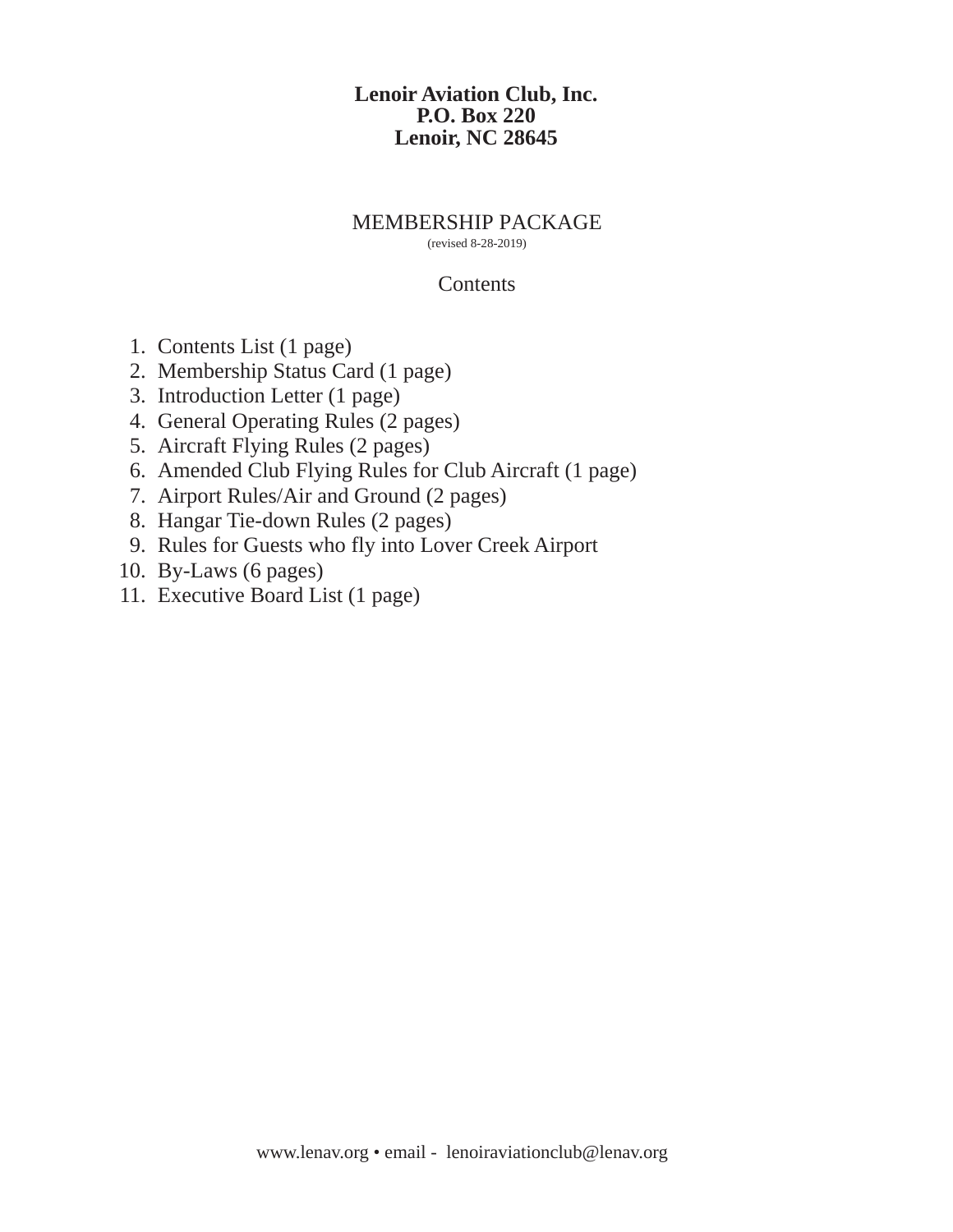#### STATUS CARD INFORMATION MEMBERSHIP INSURANCE INSTRUCTOR

| $NAME$ $ACCT#$                                                                                                                                                                                                                |            |
|-------------------------------------------------------------------------------------------------------------------------------------------------------------------------------------------------------------------------------|------------|
| ADDRESS                                                                                                                                                                                                                       |            |
| CITY THE CITY CONTROL CONTROL CONTROL CONTROL CONTROL CONTROL CONTROL CONTROL CONTROL CONTROL CONTROL CONTROL CONTROL CONTROL CONTROL CONTROL CONTROL CONTROL CONTROL CONTROL CONTROL CONTROL CONTROL CONTROL CONTROL CONTROL |            |
| PHONE $(\_\_)$                                                                                                                                                                                                                |            |
| OCCUPATION                                                                                                                                                                                                                    |            |
| DATE OF BIRTH                                                                                                                                                                                                                 |            |
| PILOT CERTIFICATE # ISSUE DATE                                                                                                                                                                                                |            |
|                                                                                                                                                                                                                               |            |
| LAST BFR. FAA CHECK RIDE. WINGS                                                                                                                                                                                               | ISSUE DATE |
| LAST 90 DAY STUDENT ENDORSEMENT                                                                                                                                                                                               | ISSUE DATE |
|                                                                                                                                                                                                                               |            |

| <b>CERTIFICATES</b>                                                                                                                                                                                                                | <b>RATINGS</b>                        | <b>HOURS LOGGED</b>                                    |
|------------------------------------------------------------------------------------------------------------------------------------------------------------------------------------------------------------------------------------|---------------------------------------|--------------------------------------------------------|
| <b>NONE</b><br>the company of the company of                                                                                                                                                                                       | ASEL<br>the control of the control of | <b>TOTAL TIME</b><br><b>Contract Contract Contract</b> |
| <b>STUDENT</b>                                                                                                                                                                                                                     | AMEL<br>$\sim$ C-150                  | <u> 1990 - Jan Sterling</u>                            |
| RECREATION ____                                                                                                                                                                                                                    | INSTRUMENT                            | <u> 1999 - Jan Jawa</u><br>$C-172$                     |
| SPORTS ______                                                                                                                                                                                                                      | GLIDER _______                        | FIXED GEAR                                             |
| <b>PRIVATE</b>                                                                                                                                                                                                                     | SEAPLANE ______                       | RETRACTABLE                                            |
| COMMERCIAL ____                                                                                                                                                                                                                    |                                       | ROTORCRAFT _____ MULTIENGINE ____                      |
| INSTRUCTOR _____                                                                                                                                                                                                                   |                                       | OTHER                                                  |
|                                                                                                                                                                                                                                    | $OTHER \_\_$                          | $OTHER \t  \t  \t  \t  \t  \t  \t  \t$                 |
| OTHER <u>the second</u> of the second of the second of the second of the second of the second of the second of the second of the second of the second of the second of the second of the second of the second of the second of the | OTHER                                 |                                                        |

| INSTRUCTOR CERTIFICATE#                     | ISSUE DATE   |
|---------------------------------------------|--------------|
| INSTRUCTOR TWO YEAR RENEWAL/EXPIRATION DATE |              |
| INSTRUCTOR RATINGS CFI                      | <b>MULTI</b> |
| INSTRUCTOR RATINGS CFI-I                    | MULTI-I      |
|                                             | <b>OTHER</b> |
| <b>OTHER</b>                                | <b>OTHER</b> |

#### **ITEMS REQUIRED TO BE A LAC APPROVED CFI**

- 1- MUST BE A CLUB MEMBER TO INSTRUCT
- 2- COMMERCIAL CERTIFICATE
- 3- INSTRUMENT RATING
- 4- INSTRUCTOR CERTIFICATE
- 5- THIRD CLASS MEDICAL

#### **I AGREE TO THE FOLLOWING**

- 1- The following information is correct.
- 2- I will abide by all by-laws, operating rule, procedures, policies and resolutions of Lenoir Aviation Club, Inc.
- 3- I will not violate any local, state or federal laws while on LAC property or with club property off the premises.
- 4- I will update the status card yearly or as changes occur.
- 5- I will take the mandatory check ride with a LAC-CFI covering traffic pattern and airport procedures. This applies even if you fly your own aircraft and regardless of any certificate or rating.
- 6- I am liable for any damages not covered by insurance and also the deductible amount in the event of an accident.
- 7- I have received a sign-off by a LAC-CFI in the same make and model as the club aircraft before I fly them.
- 8- If a student pilot, to solo, I must have a current 90-day endorsement from a LAC-CFI and will abide by the limits he sets. Student pilots are responsible for checking the 90-day date before flying.

IN ORDER TO FLY OR INSTRUCT IN LAC AIRCRAFT THIS CARD MUST BE FILLED OUT, SIGNED, DATED AND BE ON FILE WITH VALID CURRENT DATES ON ALL CERTIFICATES AND SIGN-OFFS. PHOTO COPIES OF (6) ITEMS ARE REQUIRED TO BE ON FILE. THIS **STATUS CARD, FLIGHT REVIEW, MEDICAL** (BOTH SIDES FOR STUDENT PILOTS), **ALL CERTIFICATES** (BOTH SIDES), **SIGN OFF IN TYPE AIRCRAFT, 90 DAY ENDORSEMENT FOR STUDENT PILOTS.** INSTRUCTORS MUST SIGN THE 90 DAY ENDORSEMENT LIST FOR STUDENT PILOTS HANGING BY THE REAR DOOR. (LEFT SIDE). THIS WOULD BE ACCEPTABLE INSTEAD OF MAKING PHOTO COPIES OF EACH 90 DAY SIGN OFF.

YOU MAY MAIL THE PHOTO COPIES TO THE ADDRESS ABOVE OR PUT THEM IN THE **PILOT DATA DEPOSIT BOX** LOCATED BY THE REAR DOOR. (RIGHT SIDE). IF YOU MAIL THEM, MARK THE OUT SIDE OF THE LETTER **ATTENTION AIRCRAFT CHAIRMAN.** (GETS IT TO THE PROPER DEPARTMENT). IF YOUR SOCIAL SECURITY NUMBER IS YOUR CERTIFICATE NUMBER, BLACK IT OUT WITH A PERMANENT MARKER ON THE COPIES YOU ARE RETURNING TO THE CLUB. DO NOT WRITE THE NUMBER IN THE SPACE ON THE STATUS CARD, JUST LEAVE BLANK. ANY INDORSEMENTS GIVEN TO YOU BY SOMEONE USING THEIR SOCIAL SECURITY NUMBER AS THEIR CERTIFICATE NUMBER, BLACK THOSE OUT AS WELL PERMANENTLY MARKED.

IF YOU HAVE HAD AN ACCIDENT, FAA VIOLATION, INSURANCE CANCELLED OR REFUSED WITHIN THE LAST SEVEN YEARS, EXPLAIN IN THE SPACE BELOW AND BACK OF THIS FORM. IF YOU HAVE NOT JUST CHECK  $NO$   $-$ 

SIGNATURE DATE

| AIRPORT CHECK RIDE CFI |
|------------------------|
|------------------------|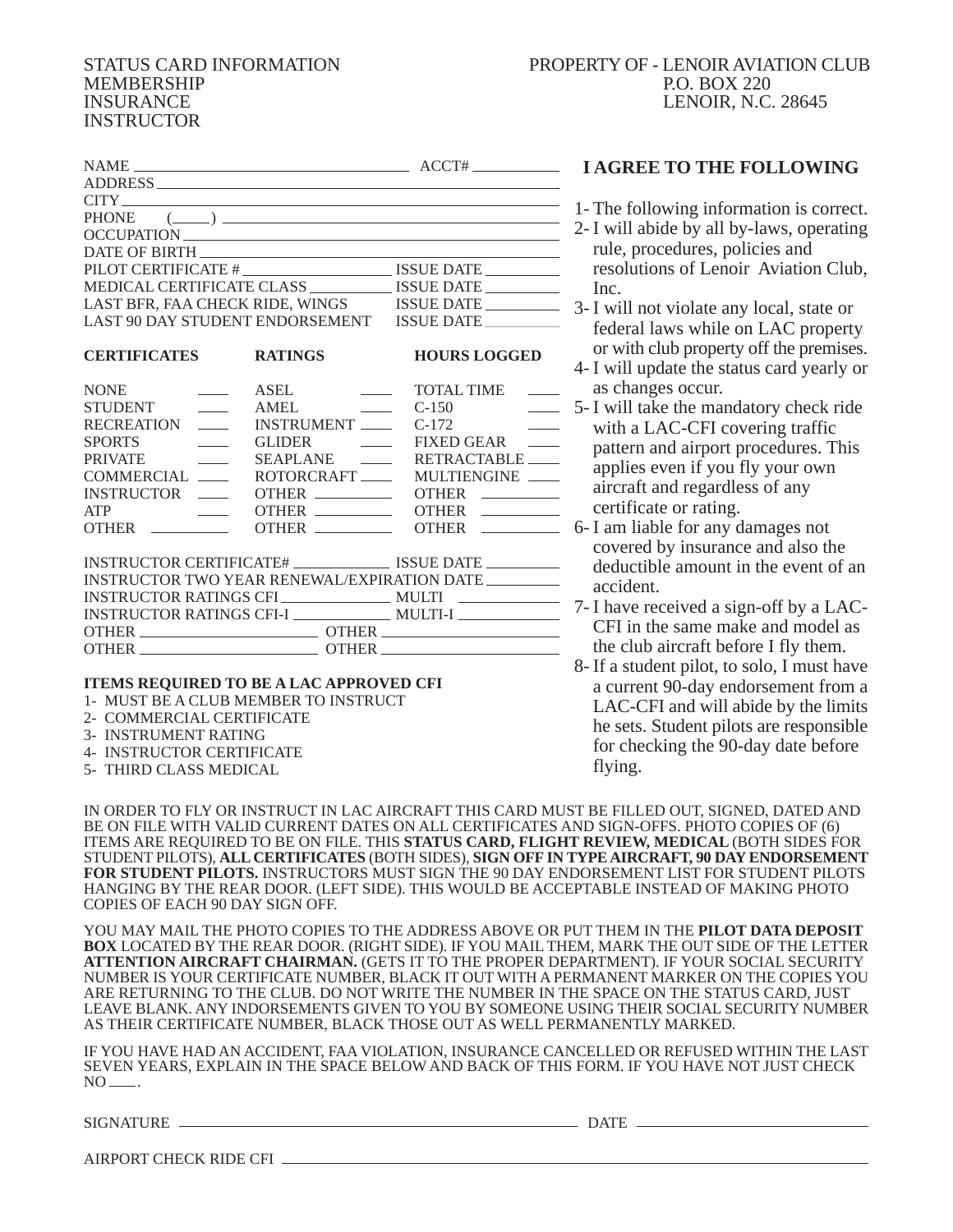#### INTRODUCTION (Amended 01-02-01)

The Lenoir Aviation Club is a non-profit corporation organized on February 9, 1954 for the purpose of aviation advancement and education in Caldwell County, and to bring to the people of this area the advantage of aviation at the most economical rates possible.

In order to meet these objectives, the club provides trainer aircraft and instruction at a nominal cost, clubhouse facilities, and a unique airport in which we take great pride for the enjoyment of all club members. We also provide fuel at a reasonable price to club members. Hangar and tie-down sites are subject to the assignment policy and availability.

All members are urged to attend both regular club and executive board meetings.

Regular club meetings are held on the first Monday of each month at 7:00 p.m. in the clubhouse. The purpose of these meetings is for the timely discussion, passage of club business, education, and general aviation. Each person that is a full dues paid member in good standing may vote at regular club meetings.

Executive board meetings are held on the third Monday of each month at 7:00 p.m. at the clubhouse. The purpose of these meetings are for the timely discussion, passage and processing of club business by the Executive Board. As provided for in the By-Laws, only board members may vote at Executive Board meetings, but any club member may attend the meetings.

Each member of the club is a full partner in the corporation, and we want everyone who is a member to be an active part of it. This club is not organized for profit, but for fellowship in aviation.

We are interested in all prospective members who have an interest in aviation, such as students, prospective students, pilots or those who just enjoy airplanes.

The officers and members of this club want to provide encouragement and help in the advancement of our members in their aviation endeavors and enjoyment.

Lenoir Aviation Club policy in matters of membership and operational policy does not discriminate on the basis of race, sex, color, creed, religion, national origin, age, handicap or sexual orientation.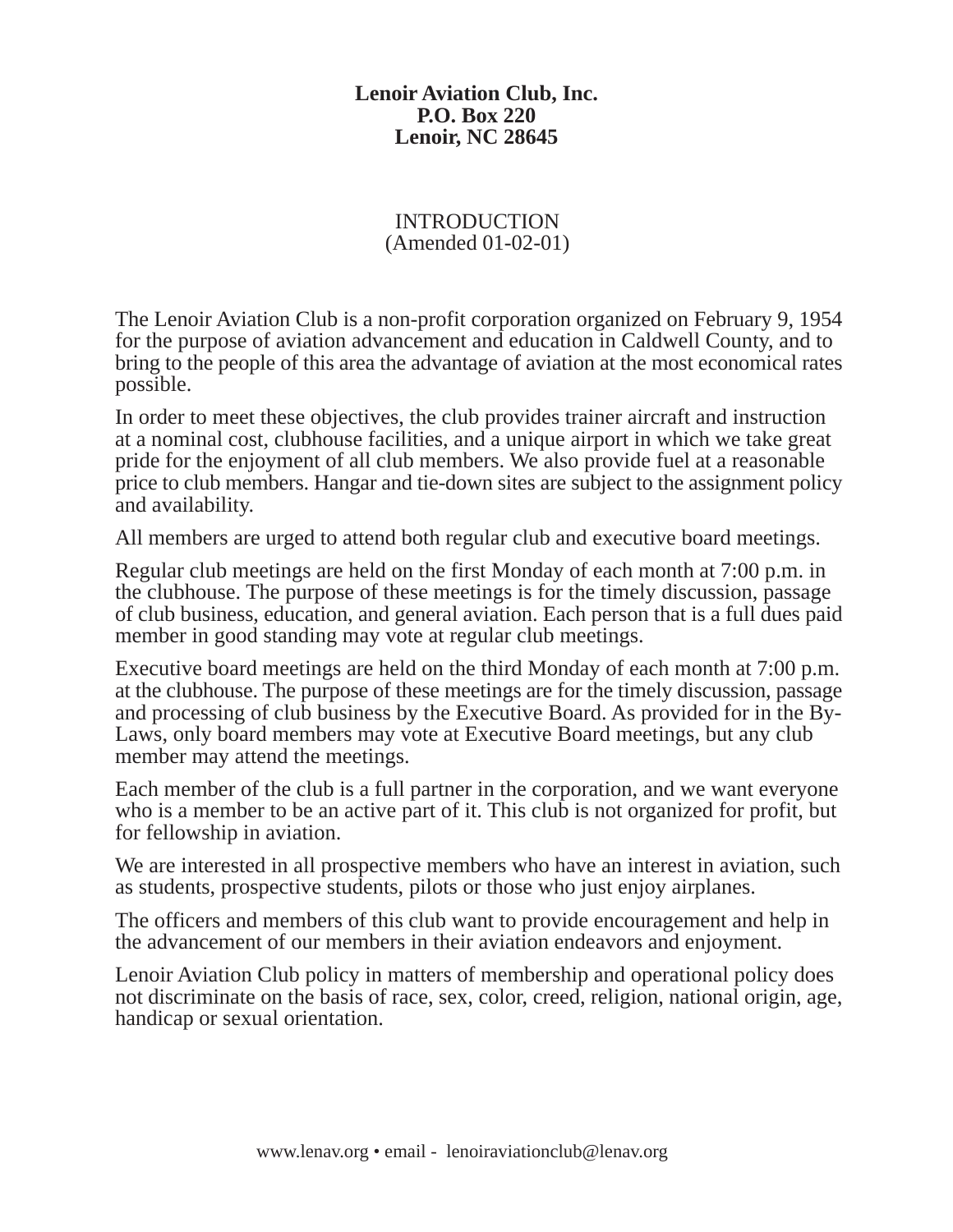### LOWER CREEK AIRPORT CLUB OPERATING RULES AND PROCEDURES

Facilities keys are issued to members of the Lenoir Aviation Club whose dues and bills are paid in full. Upon receiving a key to the facilities, the member assumes the following responsibilities:

- 1. The lock on the main gate at the road should be re-locked to the gate after opening. This will prevent any unauthorized person from removing the lock from the premises
- 2. If a member is going to be flying while no one is present to watch the premises, the clubhouse should be locked.
- 3. Sometimes in the late evening you may find members' cars will be left in the parking lot with no one present. In this case, as you are leaving the premises the main gate should be locked (often members will be on overnight trips and will not be returning for several days). This will insure that we do not have "unwanted" visitors on the property.
- 4. If you are the last person leaving the premises you are responsible for the following:
	- A. Both fuel pumps should be turned off and the door locked on the fuel pump switch box.
	- B. The clubhouse furnace should be turned down or the air conditioner turned off.
	- C. Ensure that the telephone is locked up to prevent unauthorized use.
	- D. Windows and doors should be shut and locked.
	- E. Field gates should be closed and locked.
	- F. The gate at the road should be closed and locked.

Club members are expected to help maintain the facilities by cutting grass, keeping the clubhouse clean, hauling trash, and performing other duties as required. Work days will be scheduled for larger projects on an as needed basis. If you cannot attend, do something on your own.

Page 1 of 2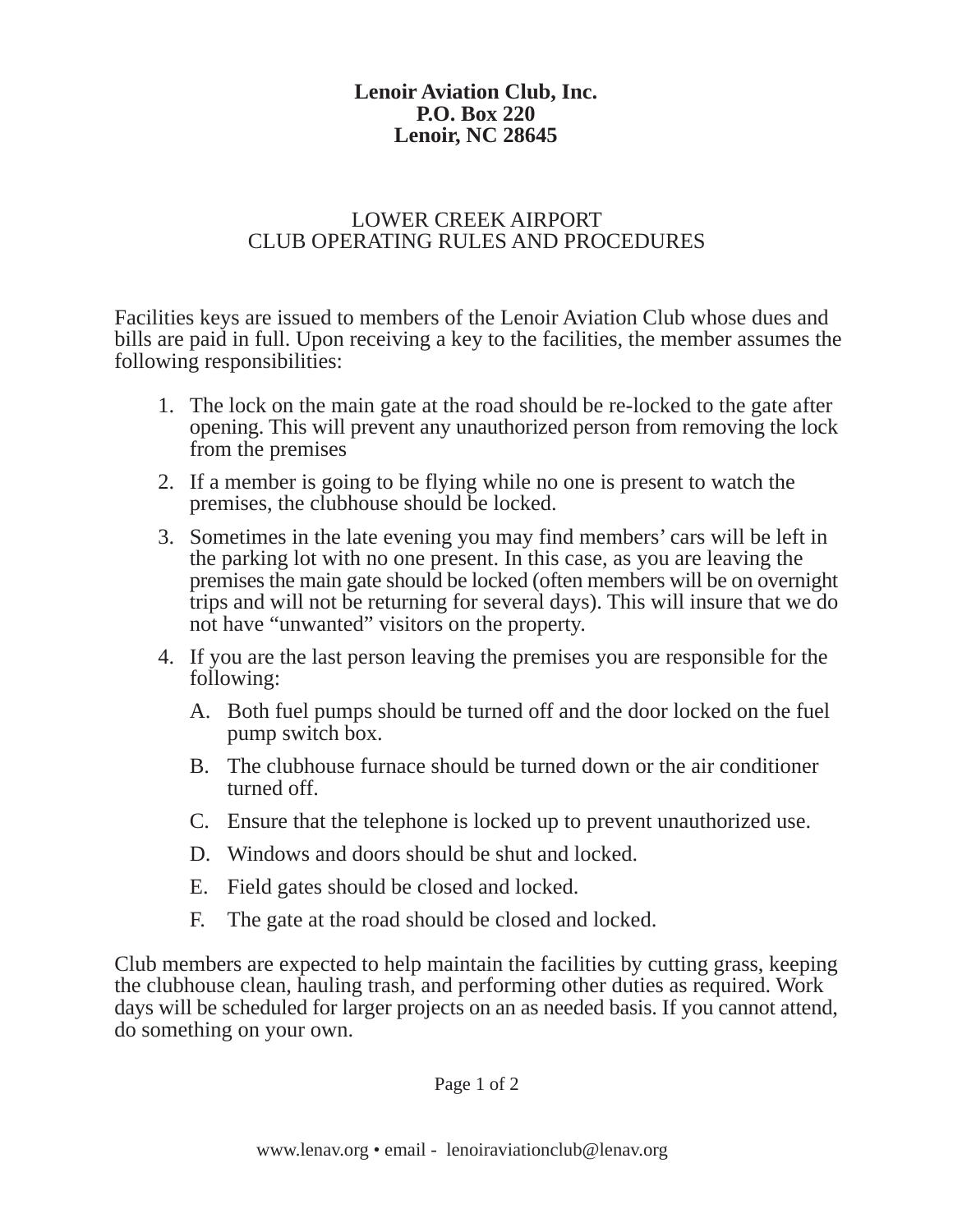### CLUB OPERATING RULES AND PROCEDURES (amended January 2, 2001)

- 1. If you damage the facilities in any way, you are expected to notify the facilities chairman at once. If you do not repair reported damage within two weeks, the committee will have the damage repaired and you will be billed for all costs of the work.
- 2. All motorized vehicles, including golf carts, lawn mowers, scooters, motorcycles and cars must stay on the roadway provided. The grass portion of the runway is for aircraft only.
- 3. The discharging of any firearms, slingshots or any type of propelled projectile is banned on club property. Anyone caught doing so will be expelled from the club.
- 4. A member in an individual and each person who desires a vote and use of the club aircraft must be a full dues paid member.
- 5. The clubhouse will be smoke free.
- 6. Members should report any damage or problems with club property to any officer of the club.
- 7. The storage of gasoline on the field or hangars is prohibited. A limit of two five gallon containers of gasoline per member is allowed for mowing, ultra-lights etc.
- 8. The storage of hazardous material on the field is prohibited.
- 9. Materials used in the repair or maintenance of aircraft shall be stored or disposed of properly. Used oil may be put in the storage barrels located at the fuel depot. No dumping allowed.
- 10. Only members may keep aircraft on the field.
- 11. A hangar site and tie-down directory will be posted in the club house.
- 12. A list of approved LAC-CFI will be posted in the clubhouse. Instructor qualifying cards may be obtained from any club officer.
- 13. The membership card should be filled out even if you do not fly club aircraft or if you own your own aircraft and hangar tie-down site. The club needs current addresses for members that do not fly.
- 14. Members are to abide by all By-Laws, operating procedures, policies and resolutions of the Lenoir Aviation Club, Inc.
- 15. Members are not to violate any federal, state or local laws while on Lenoir Aviation Club property or with club property off the field.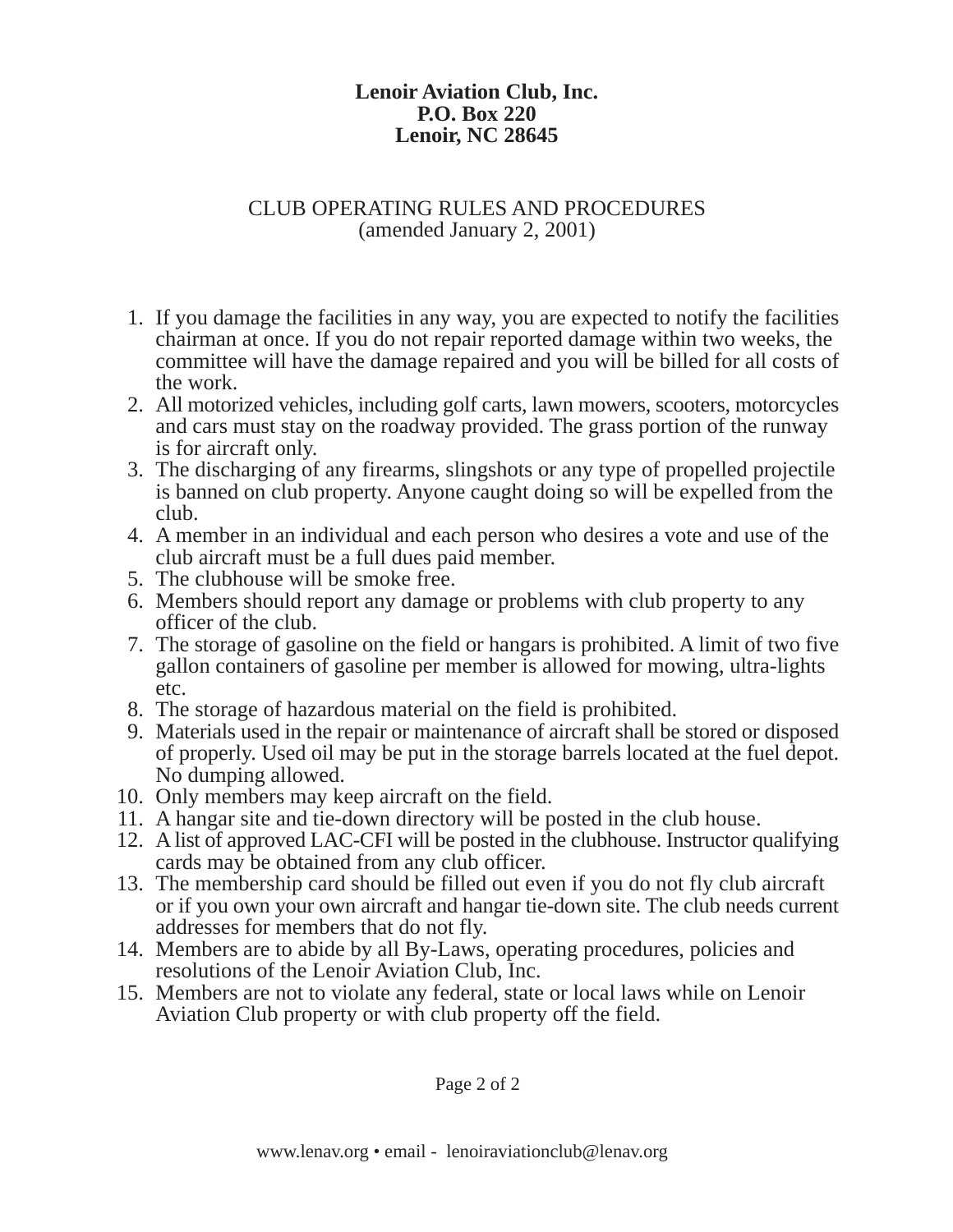### **Ammended Club Flying Rules for Club Aircraft March 18th, 2002 Revised January 1st, 2022**

#### **Following a report to the executive board by the aircraft committee, the following rulings were made by the executive board:**

1. Concerning the control or handling of the club aircraft keys, it was decided to leave things as they are, relying on the members holding keys to be responsible for being current and legal in all FAR's and club rules regarding use of the club aircraft.

2. Photo copies will be required for current certificates, medicals, bi-annuals, sign offs for each club aircraft and instrument currency. These copies will be kept in a confidential file and will be used to help insure all pilots flying club aircraft are current and legal to do so. Social Security numbers should be blocked out or removed prior to sending in your information for your security. It will be the members responsibility to maintain his or her file with current information as changes occur. The purpose of this file is to reduce the club's and member's liability in the event of an accident or claim.

3. It will be required that a minimum of 10 hours be logged as pilot in command in the previous 12 month period prior to the use of any club aircraft. Any pilot lacking sufficient time logged must be signed off by a club approved flight instructor prior to operating any club aircraft.

4. The aircraft chairman must approve all overnight use of club aircraft prior to departure.

5. Minimum hourly billings for overnight use of club aircraft has been changed. All overnight flights scheduled for Monday, Tuesday Wednesday and Thursday will carry a 1 hour minimum charge per day and all overnight flights scheduled for Friday, Saturday and Sunday will carry a1 hour minimum charge. A day constitutes a 6 hour block of time that takes the club aircraft away from normal service and use. Extended day use of club aircraft that takes the club aircraft away from normal service and use may also constitute minimum hourly charges based on the schedule for overnight use.

6. Fuel purchased off the field will be reimbursed at the clubs auto fuel rate at the time of purchase with the balance per gallon being the responsibility of the pilot purchasing the fuel. All oil purchased off field for the club aircraft will be reimbursed in full.

7. Hourly rates on club aircraft have been changed as follows:

| N9988V | $$115.00$ per hour (Hobbs) |
|--------|----------------------------|
| N82875 | \$80.00 per hour (Tach)    |

The increases are due to rising insurance rates and fuel costs.

Page 1 of 1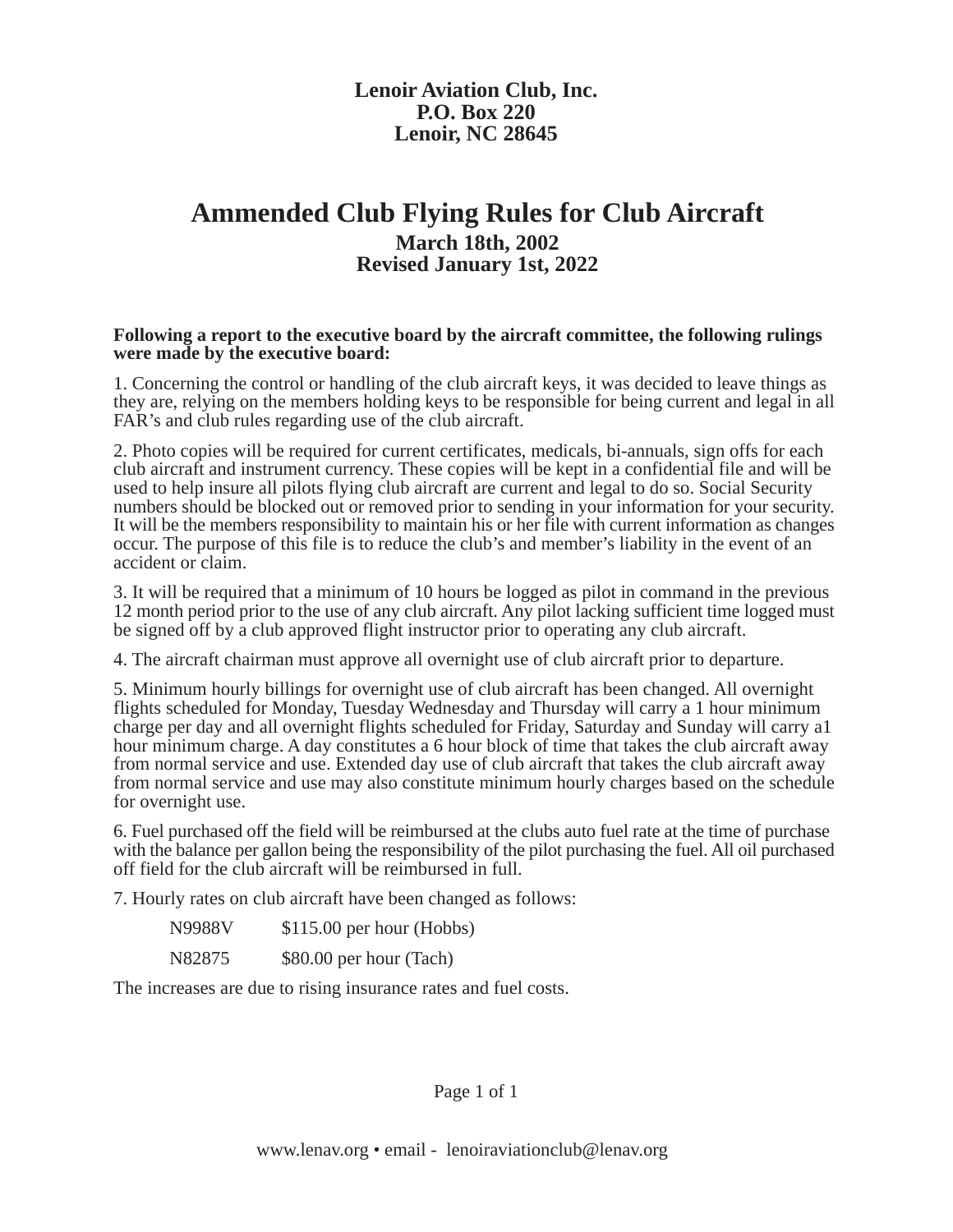#### LENOIR AVIATION CLUB FLYING RULES For Club Aircraft (Amended January 2, 2001)

- 1. The aircraft shall be registered in the name of Lenoir Aviation Club, Inc.
- 2. Insurance coverage for liability and property damage is provided by the club. In the event of an accident the pilot in command is responsible for the insurance deductible and any damages or charges not covered by the club insurance policy. For new member applicants, student pilots must be dues-paid members before they can begin flight instruction in the club planes. An introductory lesson or orientation flight is permissible, but not formal instruction. A perspective member is not covered by insurance and the instructor in responsible for any damages not covered while giving the orientation flight to the perspective member.
- 3. Club aircraft are available only to current, qualified members, who have on file the required member status card. The information on this card is to be updated at least annually and may be verified by any club officer.
- 4. The following conditions apply to club aircraft usage:
	- A. Each member must have completed a check ride covering airport operations with a club approved instructor.
	- B. The pilot must be a club member who has paid his or her dues in full.
	- C. Student pilots may fly only under supervision of a certified flight instructor. Students may not fly the club aircraft with a non-member pilot.
	- D. Aerobatics are allowed only as specified in the aircraft manual, and only as a part of the instruction regimen when accompanied by a certified flight instructor.
	- E. Overnight trips must average at least one hour of flight time per day for each day away and must not interfere with instruction/maintenance schedules.
	- F. Aircraft must be scheduled for **all** flights, on the schedule provided. When a scheduled appointment can not be met, it is the members responsibility to clear the scheduled time. Any member over fifteen minutes late for a scheduled time will lose the appointment.
	- G. It is required that each club aircraft be returned to the hangar with no less than one half fuel level in the fuel tanks.
	- H. All flights should begin and terminate at Lower Creek Airport when using club aircraft, unless circumstances require otherwise or unless it is cleared with the aircraft chairperson. If a club plane will be gone overnight, again the aircraft chairperson must be notified.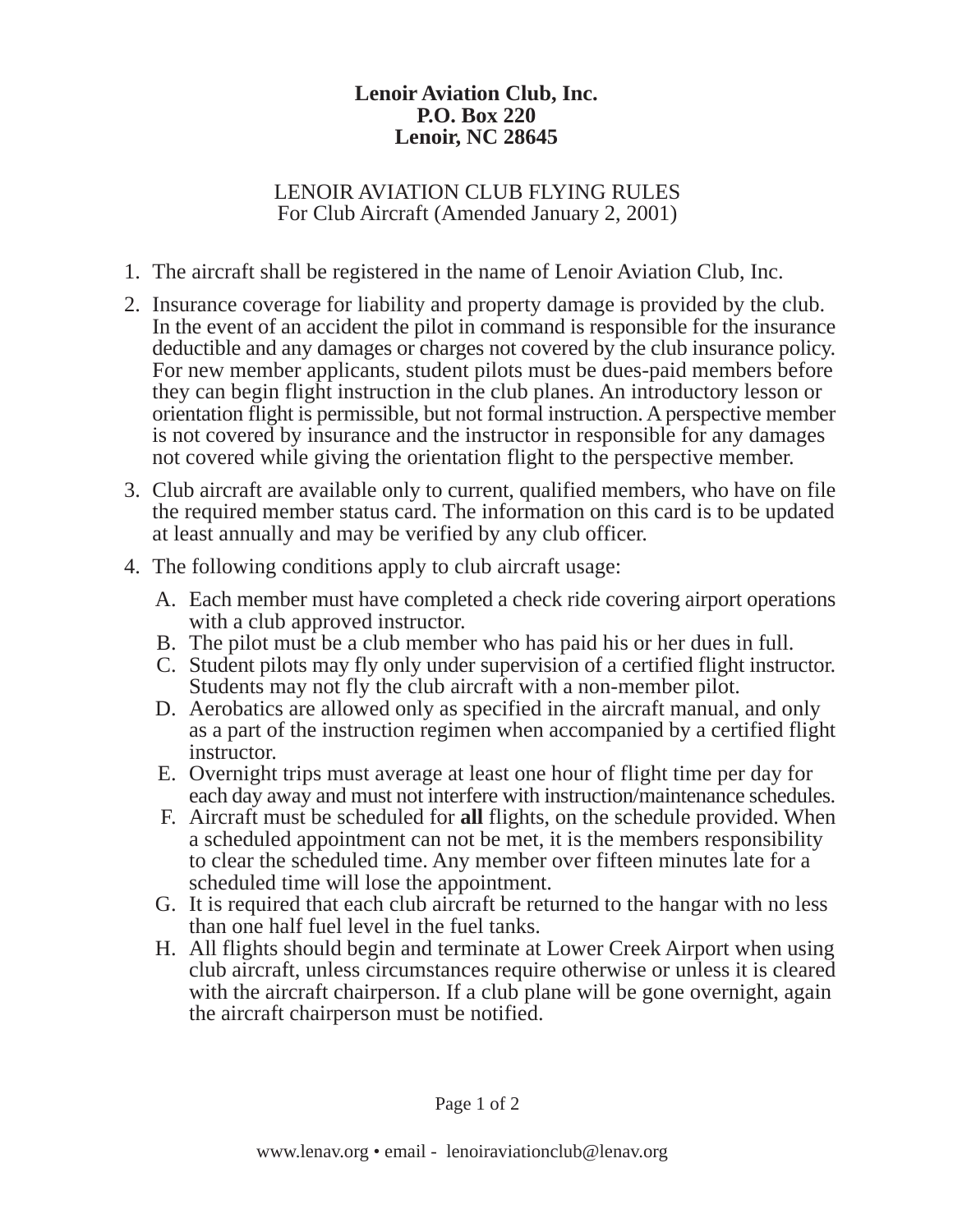- I. Should a club aircraft be "weathered in" away from the airport, a meeting with the executive board may be requested to determine if the charges as outlined in section 4(E) above may be waived.
- J. For those members that buy fuel or oil while on cross country flights, the club will reimburse the full amount bought off this field for our club aircraft.
- K. Each pilot is expected to respect the club aircraft as if it were his/her own. This includes practicing good operational habits of seeing that all systems are working properly prior to, during and at the end of each flying session. Mechanical difficulties should be reported to the aircraft chairperson or any club official. It is expected that all personal gear be removed after each flight and that the proper paper work be completed. Show your pride of ownership! When putting an airplane in the hangar after a flight, do it with the thought that you might be the next person on the schedule to use it.
- L. When anyone finishes flying a club aircraft; tie it down, lock the door and see that the aircraft is properly secured.
- 5. All club rental fees or other bills must be settled in full before the mailing of the second billing.
- 6. Members guilty of willful violation(s) of Federal Aviation Regulations or repeated violations of club rules are subject to loss of flight privileges for such period of time as the Executive Board may determine.

### LENOIR AVIATION CLUB FLYING RULES FOR AIRCRAFT OWNERS (amended January 2, 2001)

- 1. Pilots must have on file the required membership status card. The information on the card is to be updated at least annually and may be verified by any club officer.
- 2. Pilots must have completed a check ride covering airport operation with a club approved instructor.
- 3. The pilot must be a club member who has paid his/her dues in full.
- 4. Student pilots may fly only under supervision of a certified flight instructor. Students may not fly their aircraft with a non-member pilot.
- 5. Bills must be settled in full before the mailing of the second billing.
- 6. If you let someone fly your plane, that person must also be a member of Lenoir Aviation Club.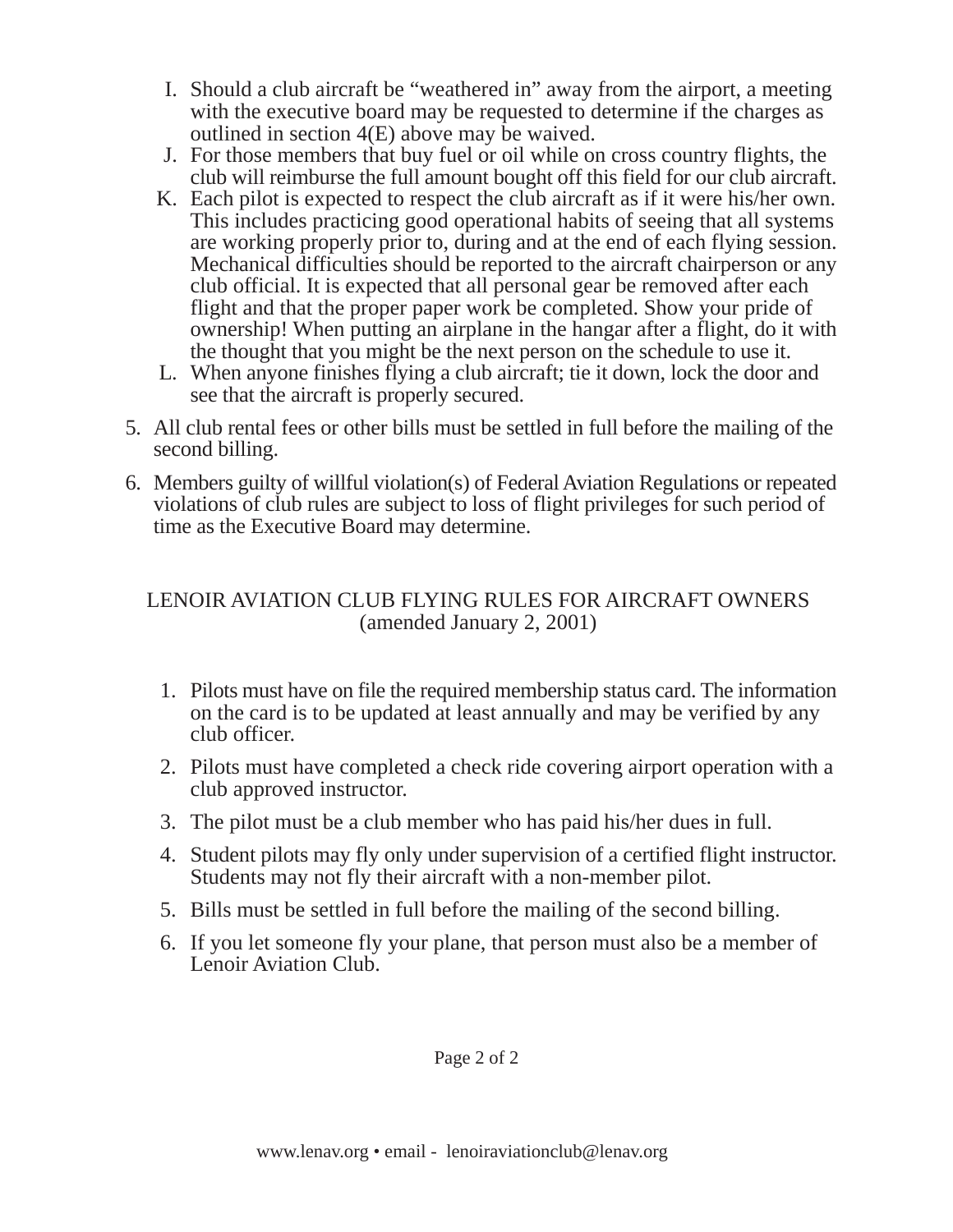#### LENOIR AVIATION CLUB,INC. TRAFFIC PATTERN PROCEEDURES (amended January 2, 2001)

- 1. Pilots must use radio communications if available on 122.9 when arriving or departing the pattern area. Be alert for non-radio equipped aircraft in the air or on the ground.
- 2. Be alert for possible glider or ultra-light operations.
- 3. A right pattern is flown for 23, a left pattern is flown for 05.
- 4. No straight downwind entries are permitted.
- 5. Traffic arriving from the Hibriten side of the field should proceed from the rock quarry area and cross the field at 2500'. From the Green Mountain Park area begin a descending left turn to entry leg at 2000'. Traffic arriving from the Green Mountain Park side of the field should approach from the southwest side of Green Mountain Park to entry leg at 2000'. Maintain 2000' on downwind for either runway until you are ready to turn base leg. Base leg for runway 05 should be made by turning directly toward Hibriten School. On final follow the natural bottom land and try not to go directly over any housing development.
- 6. Take offs are generally made on 23 because of the more favorable terrain. On departure follow the natural bottom and try not to go directly over any housing development. If you are doing pattern work, climb to 2000' before turning right crosswind for 23.
- 7. *Night operations require extreme caution!!! Hazardous terrain exists!!! Do not fly the normal traffic pattern at night. Do not attempt night operations at Lower Creek Airport until you have been taken the mandatory check ride with a LAC-CFI.* Landings are made only on runway 05, with a straight in approach from the Belks area at 2000'. Be sure to stay clear of the protruding ridge on the Hibriten side of the approach leg as you near the runway. Night landings are prohibited on runway 23. Take-offs are made only on runway 23, with a straight out departure to the Belks area. Immediately after take off, be sure to stay clear of the protruding ridge on the Hibriten side of the departure leg. Climb out to a safe altitude before turning. Night take-offs are prohibited on runway 05. To activate the runway lights, key your transmitter three times on 122.9 and they will remain on for approximately 15 minutes.
- 8. *Lower Creek is a restricted private use airport. Use at your own risk!!!*

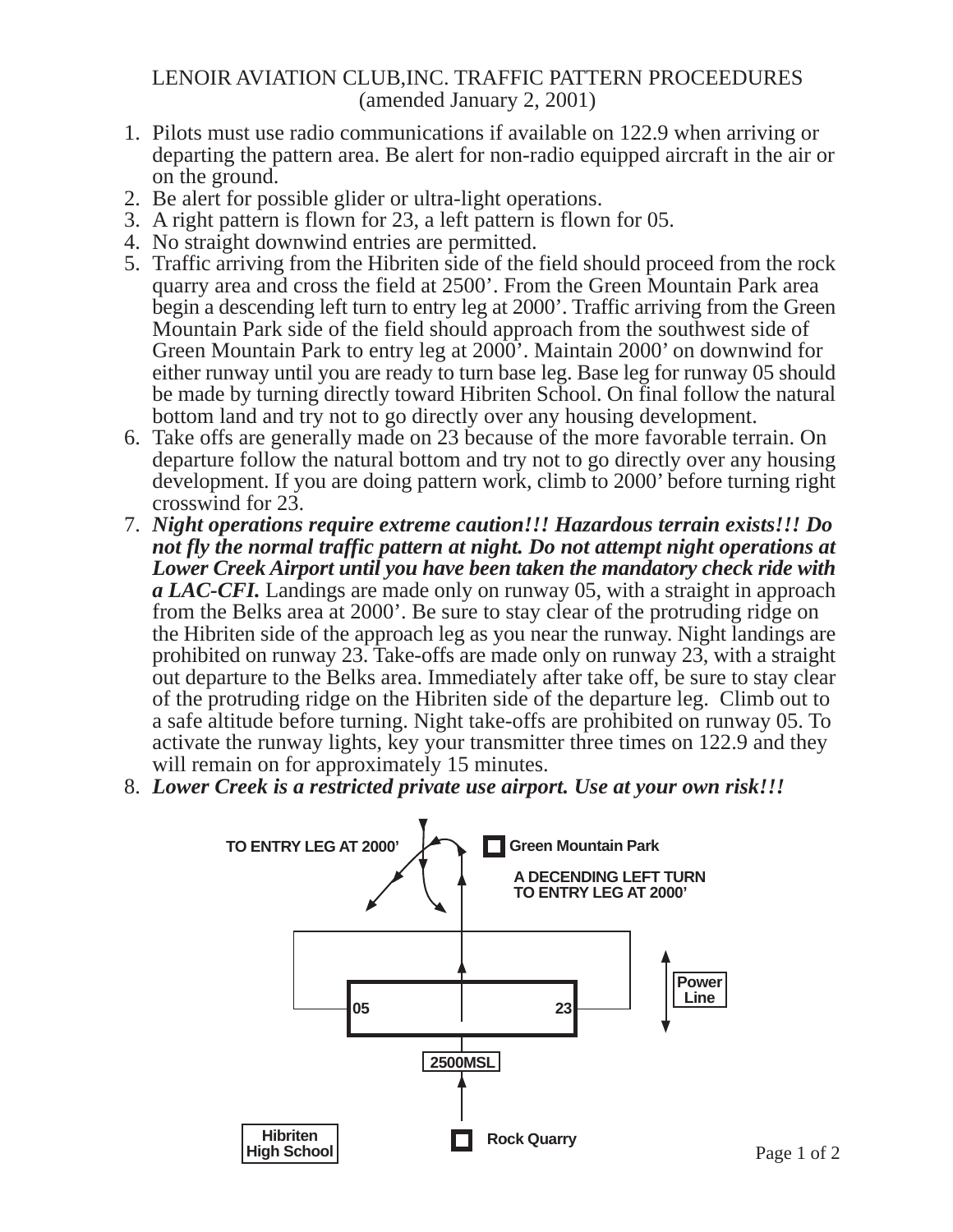#### AIRPORT OPERATING RULES AND PROCEDURES (amended January 2, 2001)

- 1. No skydiving at Lower Creek airport.
- 2. Any Club member who has at least 20 hours logged or a past pilot's certificate will be allowed to fly an ultra-light at Lower Creek airport.
- 3. Ropes must be attached to the hangars that house planes that must be handpropped.
- 4. Pilots must use radio communications if available on 122.9 before taxing. Be alert for non-radio equipped aircraft in the air or on the ground.
- 5. Be alert for glider or ultra-light operations.
- 6. Taxi on the right side of the runway as much as conditions permit. Taxing and run-ups are prohibited on the left side of the runway.
- 7. Do run-ups with the prop wash directed away from McElveen's house.
- 8. Stop short 50 ft. from the end of the runway for run-ups and takeoff.
- 9. If conditions do not permit taxiing on the right side of the runway, do your runup at your hangar or at the clubhouse ramp.
- 10. Safety has priority, if conditions dictate deviation from any rule, the pilot in command has the authority to do so in the interest of safety. He/she should be prepared to explain his/her actions. Adverse conditions examples, high winds, ice or snow or soft field.
- 11. All pilots must take a mandatory check ride with a LAC approved CFI covering traffic pattern and airport procedures prior to flying into or out of Lower Creek airport. This applies even if you fly your own aircraft and regardless of any certificate or rating held.

NOTE: A LIST OF ALL LENOIR AVIATION CLUB APPROVED INSTRUCTORS IS POSTED IN THE CLUBHOUSE.

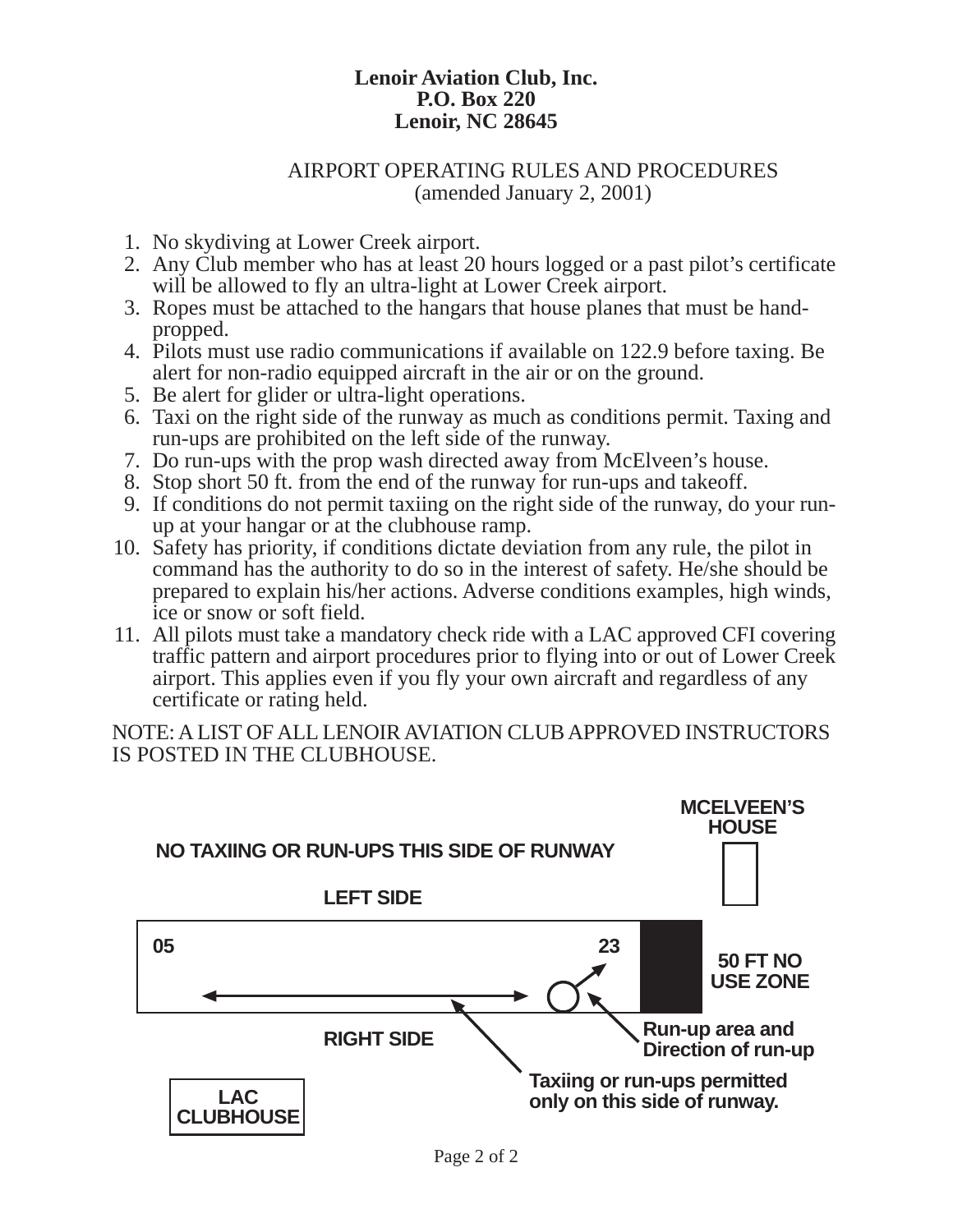#### PROCEEDURES FOR SELECTING HANGAR SITES Hangar/Tie-down Assignment Policy amended 09-07-93

The request for hangar/tie-down sites should be made to the executive board in writing. The executive board will respond in writing within 60 days.

A sketch of the proposed hangar and a description of the materials to be used must be submitted to and approved by the executive board before starting actual construction.

Site width and hangar size are not fixed and may be built to size as approved by the executive board.

Hangars may be attached to existing hangars by agreement with present owners.

The club reserves the right to review hangar/tie-down assignments biannually.

The intent of this policy is to equitably provide hangar/tie-down sites to club members.

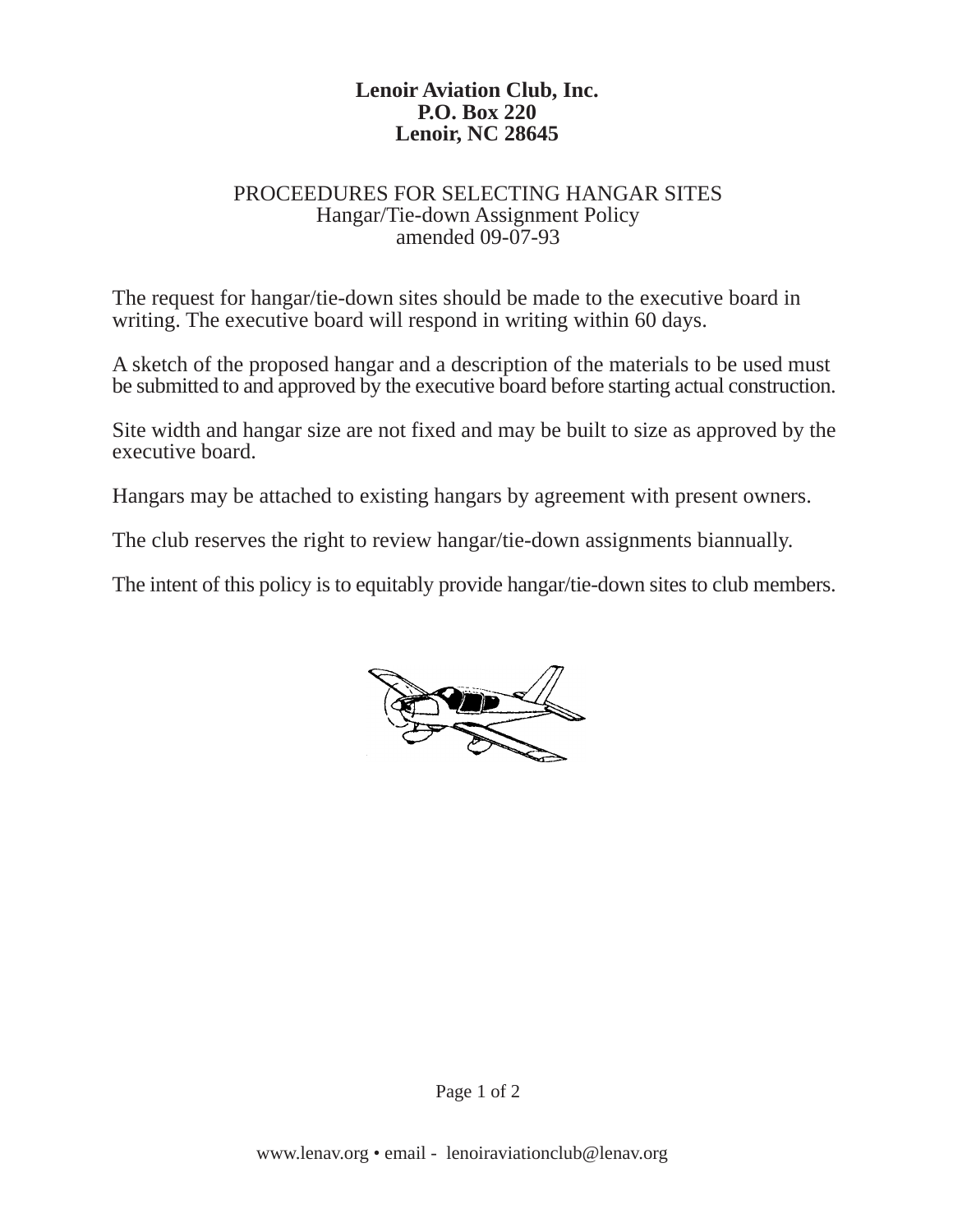#### SITE ASSIGNMENT AGREEMENT

The Lenoir Aviation Club assigns to

the site  $\#$   $\equiv$  to use for the purpose of storing their aircraft, either outside or in a hangar. It is the responsibility of the club member to meet the following requirements of the club to retain their site:

- 1. You must keep your membership current.
- 2. Hangar layouts must meet club construction requirements. (See Procedures for selecting hangar sites.)
- 3. The site is always the property of the Lenoir Aviation Club regardless of the investment made in the hangar, unless the land is leased to the club. See below.
- 4. Hangars or tie-downs on land leased by the club are subject to the loss of the lease. Site occupants *must* remove all improvements made on site and restore to original condition if land lease is terminated with our club.
- 5. The site assigned will revert to the club if the member should fail to meet the club requirements.
- 6. Hangars can be sold only to club members. All sale/exchanges must be submitted to the facilities chairperson so that new site assignment agreement(s) can be issued.
- 7. In regard to survivorship, refer to the club by-laws.
- 8. Exceptions must be approved by the Executive Committee.

Acknowledgements: Execute Two (2) copies. (1) LAC files, (1) Site Assignee

LAC President LAC Executive Committee Member

Member assigned site

Date:

Page 2 of 2

www.lenav.org • email - lenoiraviationclub@lenav.org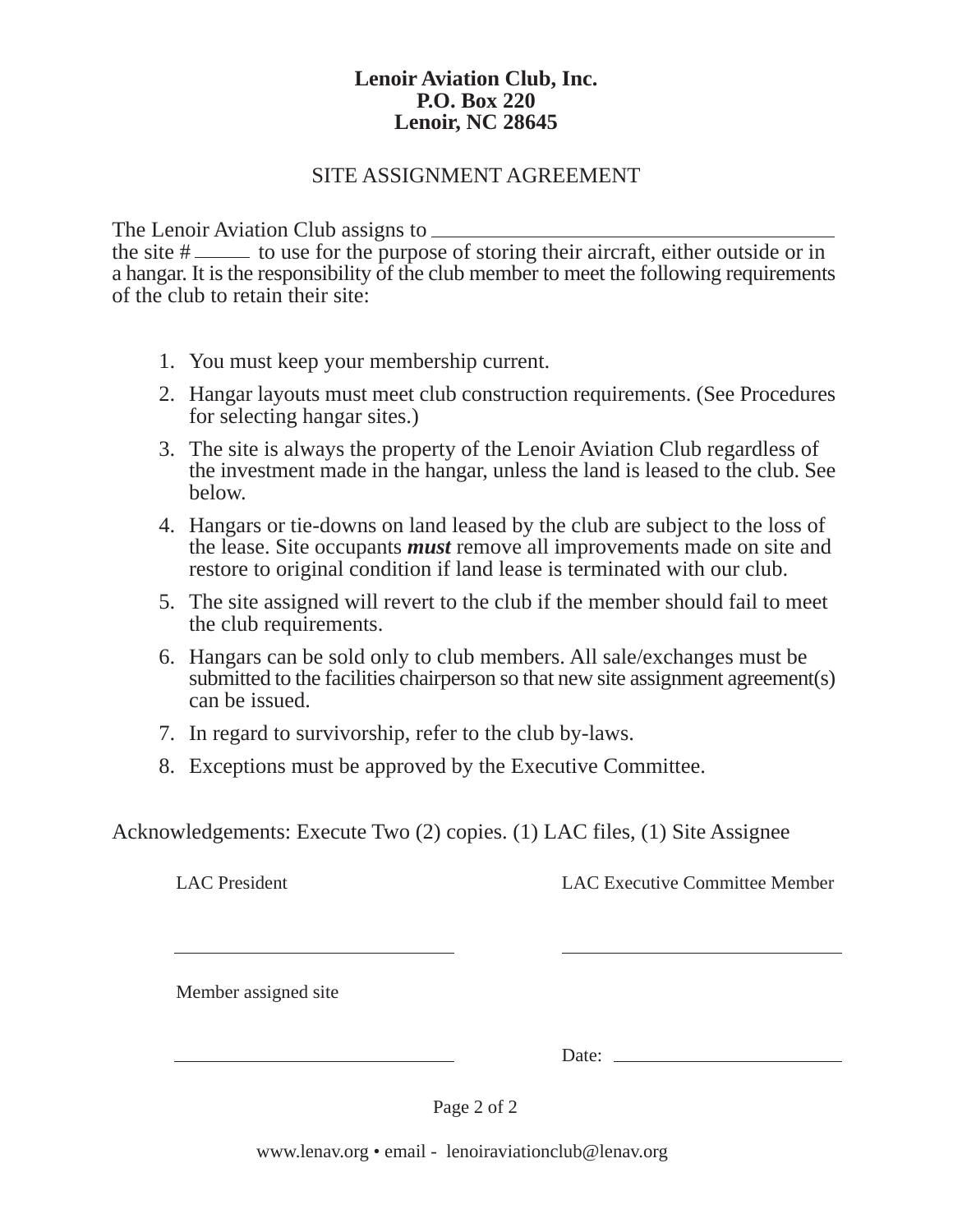### RULES FOR GUESTS WHO FLY INTO LOWER CREEK AIRPORT

- 1. Lower Creek Airport is a private, non-public airport to be used by general aviation only as a landmark or in an emergency.
- 2. Aviators landing at Lower Creek must be an invited guest of a current member in good standing or must be invited by the Club (except in emergencies).
- 3. Student pilots who are not members of the Club may not land at Lower Creek as guests.
- 4. Members are responsible for their guests' actions as though they were their own.
- 5. Guest aviators must be briefed on Airport Operating Rules and Procedures.
- 6. Guest aviators must be fully briefed on how to fly the standard pattern for Lower Creek, with special emphasis on noise abatement.
- 7. Guest aviators must be informed that they use Lower Creek at their own risks.
- 8. Club tie-downs may be used for one night when they are available. For more than one night, permission must be obtained from the Facilities Chairperson or the Club President.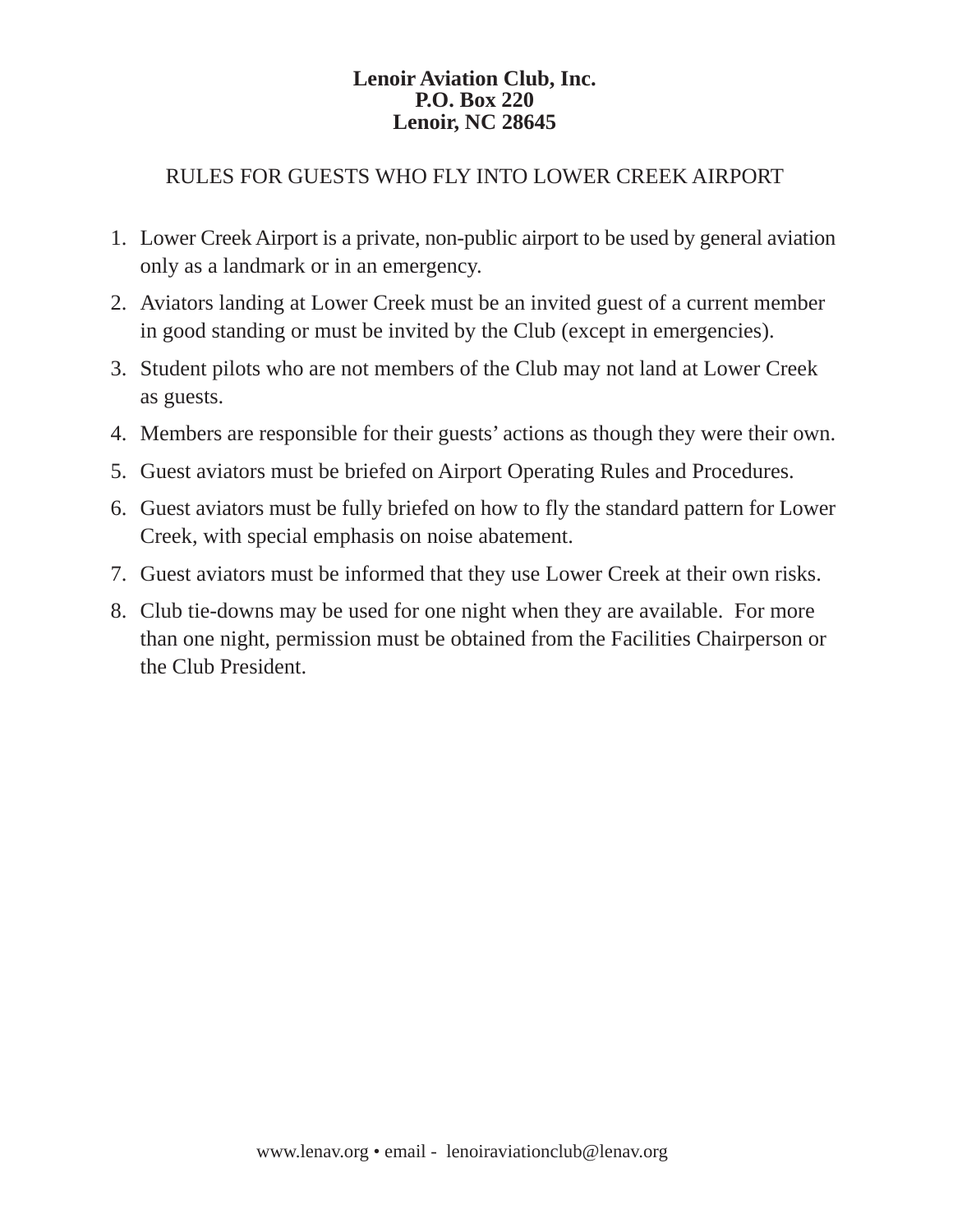**Lenoir Aviation Club, Inc. BY-LAWS Amended 02/16/97 Amended 06/01/99 Amended 12-12-05 Amended 1-5-15**

### **ARTICLE I: NAME**

**Section 1: The name of the organization shall be the Lenoir Aviation Club, Inc.**

### **ARTICLE II: PURPOSE**

**Section 1: To encourage interest in aviation and the science connected with aviation in the community.**

**Section 2: To encourage, promote and provide education and training in aviation and the science connected with aviation by providing economical flying rates and instruction for members; to provide facilities for education and training in aviation.**

**Section 3: To provide for more people the benefits, recreation, and pleasure of flying activities.**

### **ARTICLE III: MEMBERS**

**Section 1: Members shall be those individuals duly elected by majority vote by the membership at any regular meeting; must be present and pay dues or have absence excused by the executive board.**

**Section 2: any member may be suspended or expelled for cause deemed sufficient by two-thirds vote of the membership present at a regular or duly called meeting.**

**Section 3: Annual dues shall be \$200.00, due on January 1 of each year, and if not received by the March meeting, the member's name shall be dropped from the membership roster. First time applicants joining on or after February 1 shall pay a pro-rated amount equal to \$16.67 per month for the remaining months in the year.**

**Section 4: Individual accounts past due forty-five days shall be posted with dates and amounts; if necessary levy penalty of one and one-half percent or current interest rate; if deemed necessary taken to small claims court.**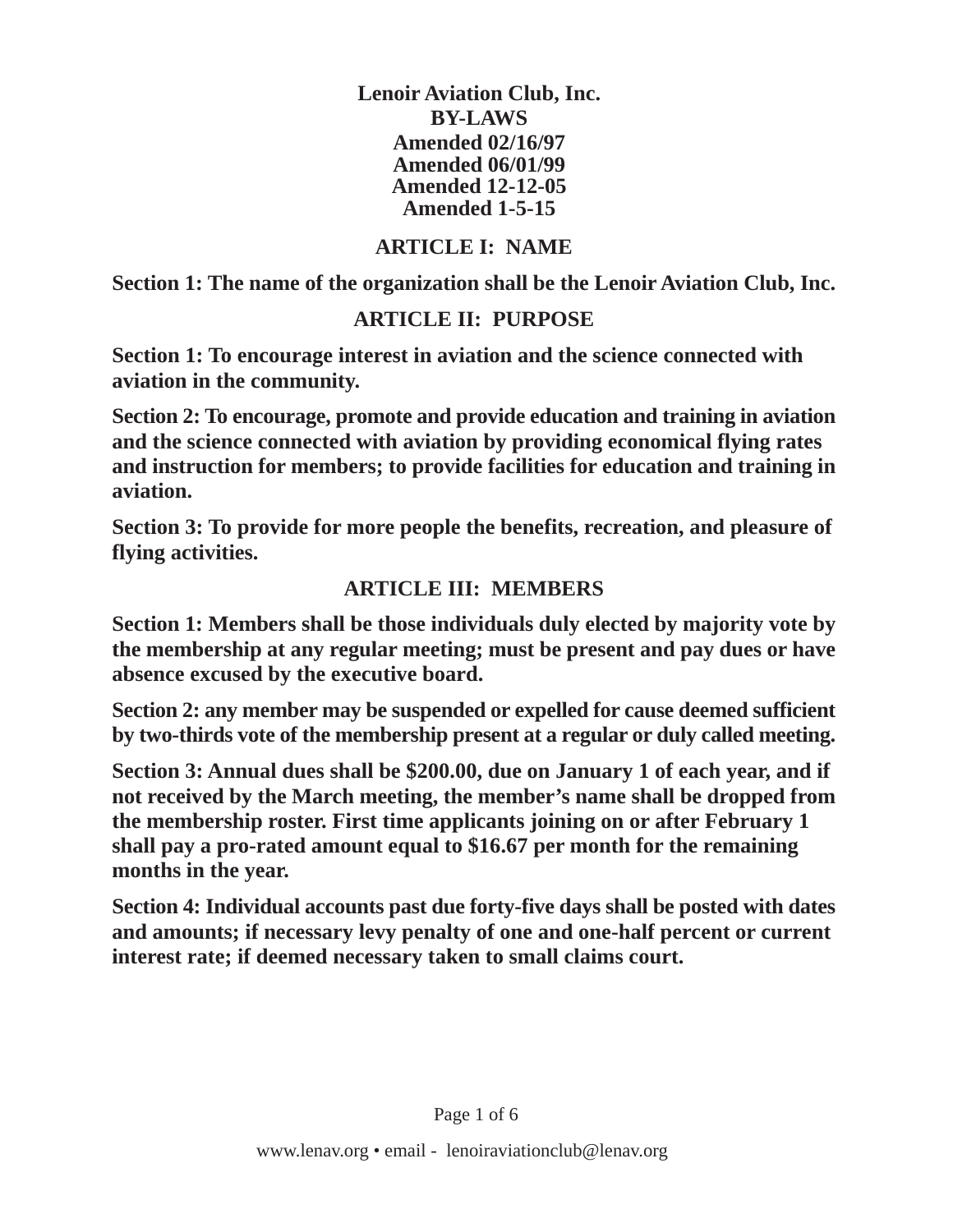### **ARTICLE IV: OFFICERS**

**Section 1: The officers of this club shall be a President, Vice-president, Secretary, and Treasurer.**

**Section 2: The officers shall be elected at the December meeting, and shall hold office for one calendar year or until their successors are elected and duly qualified.**

**Section 3: In the event of a vacancy of an office, the club shall fill the vacancy for the un-expired term at a regular meeting or at a special meeting.**

## **ARTICLE V: DUTIES OF OFFICERS**

**Section 1: The President shall preside at all meetings of the club and of the executive board. He shall be ex-officio member at all committees. He shall execute all conveyances, contracts and agreements authorized by the membership. He also shall render an annual report for the previous year and submit a proposed budget to the membership for approval at the January meeting. He shall obey all lawful orders of the club and administer all lawful orders of the membership.**

**Section 2: The Vice-president shall perform the duties of the President in the absence of the President and shall become the President for the un-expired term should the position be vacated. He shall perform all duties assigned by the President. He shall assist the Treasurer by performing certain duties as required by the Executive Board. He shall be the President-elect.**

**Section 3: The Secretary shall keep accurate records of the minutes of all general membership meetings of the club and executive board meetings. He shall maintain an up-to-date membership roster and conduct all publicity duties of the club unless otherwise assigned by the President.**

**Section 4: The Treasurer shall be the custodian of the club's funds. He shall deposit the same in such banking institution as the executive board shall authorize and the account shall be in the club's name. He shall submit a financial report at each regular meeting and a year-end report for the previous calendar year at the January meeting. The Treasurer shall conduct all financial matters of the club and shall co-sign all checks with the President. Accurate records shall be kept consistent with approved accounting procedures.**

**Section 5: Officers shall assume their duties on January 1st.**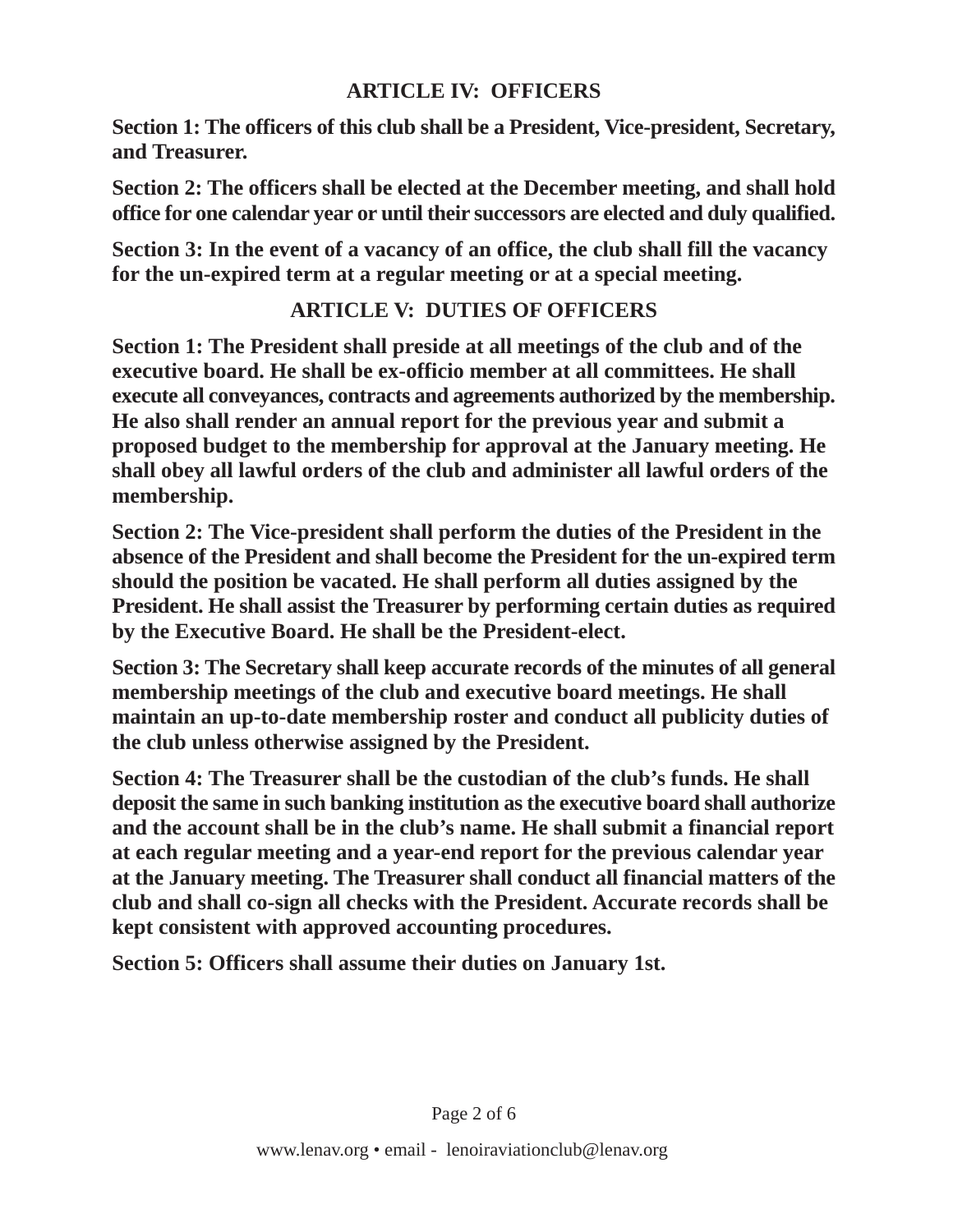## **ARTICLE VI: EXECUTIVE BOARD**

**Section 1: There shall be an executive board consisting of four officers, the immediate past president, and the chairs of the standing committees. The executive board meets monthly on the third Monday at 7:00 p.m.**

**Section 2: Should the immediate past president serve as an officer or a standing committee chair, no vacancy shall be deemed to have occurred.**

**Section 3: Five members shall constitute a quorum in the board.**

**Section 4: The board shall be the grievance committee, and shall have original jurisdiction and power to settle and adjudicate all grievances and charges from which there shall be no appeal. All such matters shall be ratified by a two-thirds vote of the entire board membership. In the interest of creating harmony within the club and for the purpose of conflict resolution, grievances should be first brought before the executive board.**

**Section 5: All votes, except those related to section four, shall be by majority vote.**

**Section 6: The board shall carry out all lawful orders and instructions of the club.**

**Section 7: Operational procedures of the club shall be set by the board.**

# **ARTICLE VII: STANDING COMMITTEES**

**Section 1: There shall be the following standing committees: Facilities, Airplane, and Safety. The committee chairs shall be elected at the annual December meeting and shall hold the chairmanship for one calendar year or until their successors are elected and duly qualified.**

**Section 2: The Facilities Committee shall be made up of a committee chair and four members appointed by the committee chair, subject to approval by vote of the general membership at the January meeting.**

**Section 3: The Facilities Committee shall be responsible for the proper maintenance of existing facility to include runway, hangars, clubhouse and roads; and the construction of new facilities. The committee shall make recommendations to the executive board concerning facility proposals and finance. Any member wishing to construct a hangar must submit detailed plans in writing to the Facilities Committee and once approved must be completed within one year. Section 3 amendment approved 06/01/99. See attachment page 5.**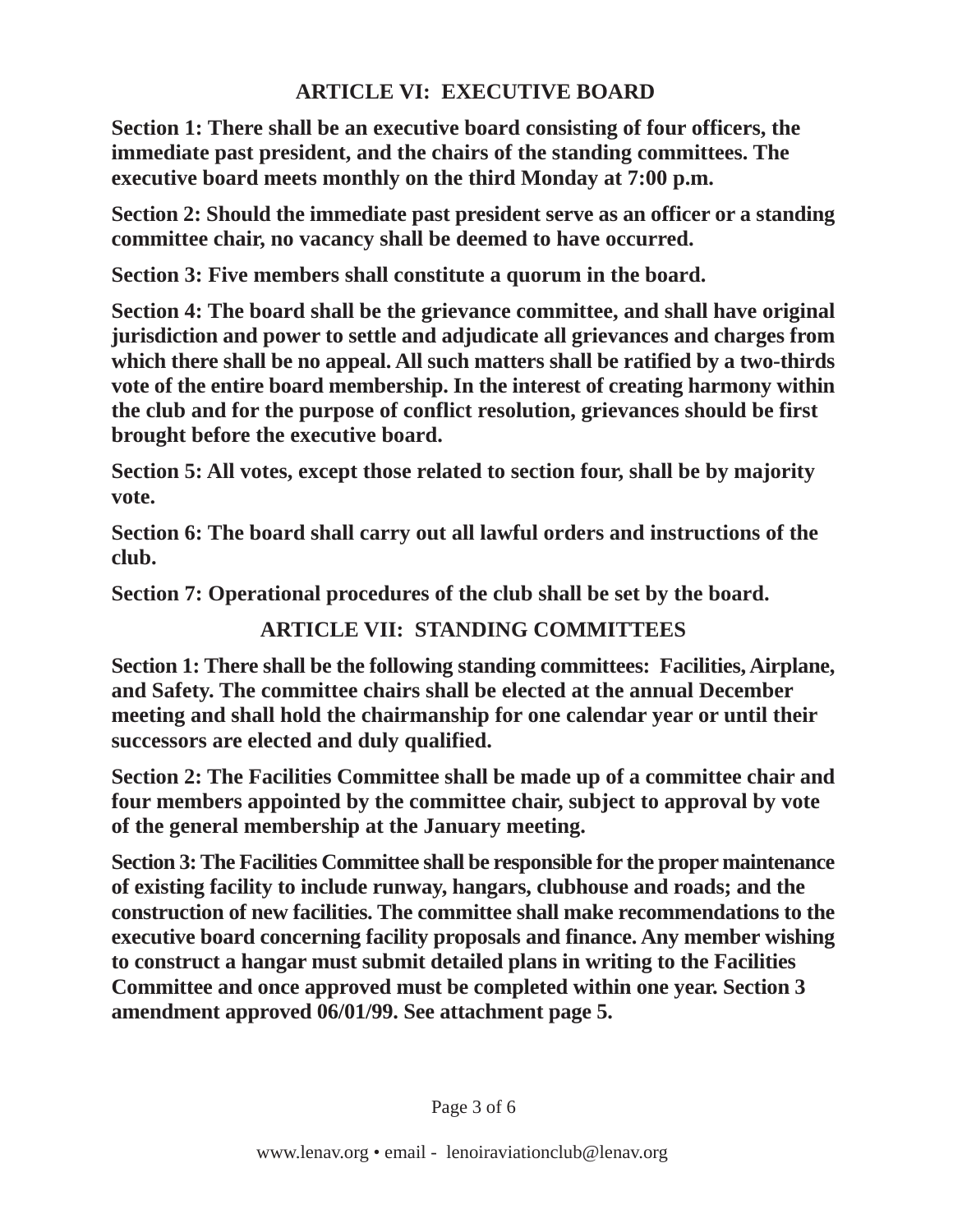**Section 4: The Airplane Committee shall be made up of a committee chair and four members appointed by the committee chair, subject to approval by vote of the general membership at the January meeting.**

**Section 5: The Airplane Committee shall oversee all phases pertaining to the club's airplane(s), to include the proper maintenance and use of the airplane(s). The committee shall also make recommendations to the executive board on financial matters related to the airplane(s).**

**Section 6: The Safety Committee shall be made up of a committee chair and four members appointed by the chairman subject to approval by vote of the general membership at the January meeting.**

**Section 7: The Safety Committee shall be responsible for seeing that club rules are complied with. It shall also be responsible for determining safety guidelines for airport operations. The Safety committee shall have the authority and responsibility to counsel any violators of club rules. The executive board shall have the authority and responsibility to discipline any violator(s) of these rules.**

## **ARTICLE VIII: MEETINGS**

**Section 1: Regular membership meetings shall be held the first Monday of each month at 7 pm.**

**Section 2: Special meetings may be called by the president provided written notification to the membership has been postmarked five days in advance of meeting.**

**Section 3: The annual meeting shall be the regularly scheduled December meeting and shall be for the purpose of electing officers, executive board members and conducting routine business.**

# **ARTICLE IX: ELECTIONS**

**Section 1: All elections shall be by ballot or voice vote as directed by the president.**

**Section 2: The officers and executive board members shall be elected by majority vote.**

**Section 3: In the event of a tie vote, the election thereon shall be decided by lot.**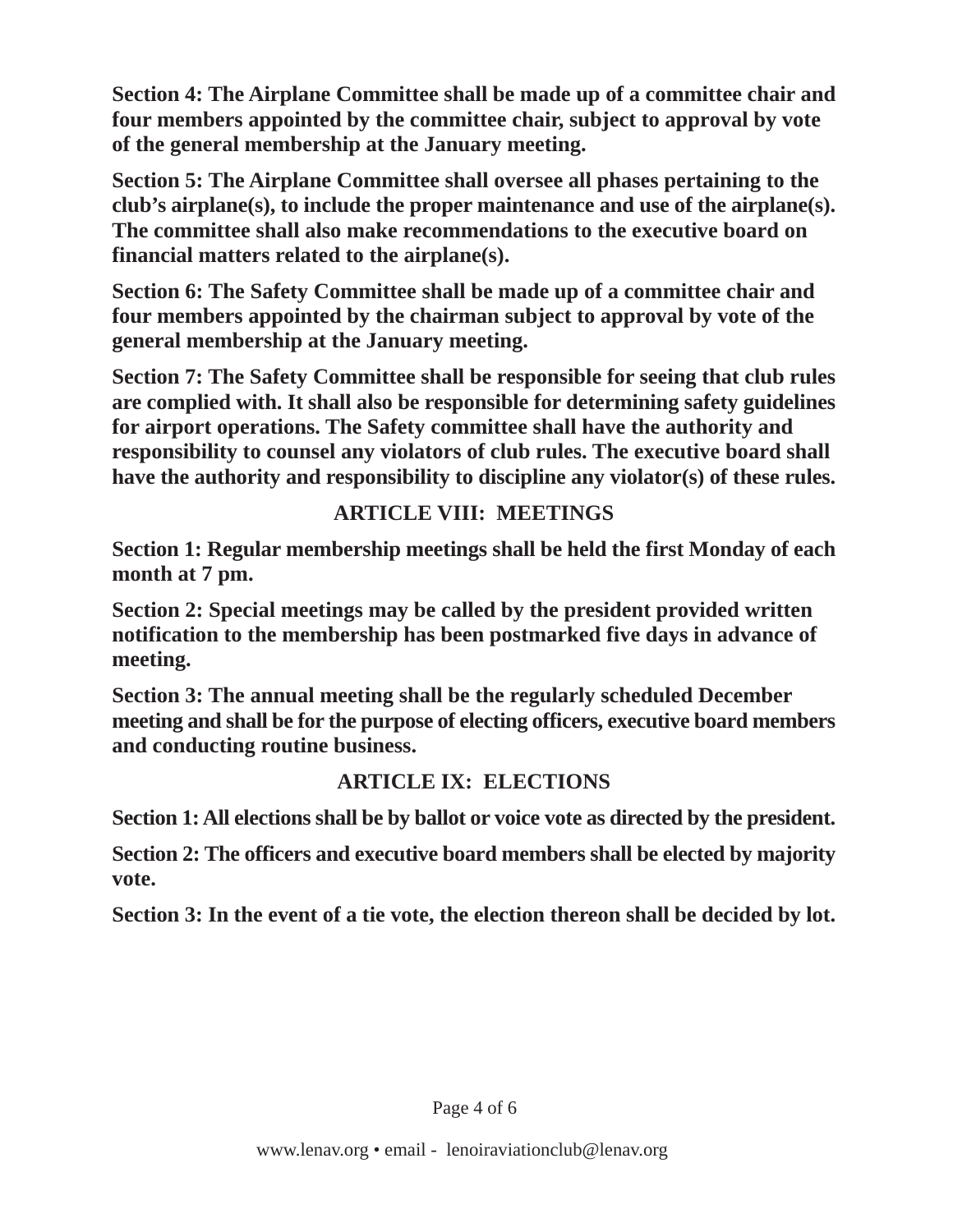### **ARTICLE X: AMENDMENTS TO BY-LAWS**

**Section 1: These by-laws may be amended at any regular or special meeting by a two-thirds vote of the members present and voting, provided notice of the proposed amendment has been given in the call for the meeting and notice was given at the previous regular monthly club meeting.**

> **Lenoir Aviation Club, Inc. By-Laws Amendment Change Approved June 1, 1999**

> > **Article VII - Section III**

**Survivorship clause of Hangar Site lease agreement**

**The hangars can be sold only to club members. In regard to survivorship, the spouse or executor administrator or designated heir will have twenty-four (24) months to dispose of the hangar or can apply for membership in the club and continue to retain the assigned site. The site will revert to club use if no action is taken within twenty-four months.**

- **A. The club will advertise for 60 day an auction for its members.**
- **B. The club will hold an open auction for members.**
- **C. Only club members in good standing may bid in the auction.**
- **D. Hangar will be sold to highest bidder.**
- **E. Proceeds will revert to estate of the deceased member.**
- **F. Before disbursement, the club will be reimbursed from the proceeds for expenses incurred.**

**By-Laws Amendment Change Approved December 12, 2005 Article III - Section 3**

**Membership dues increased to \$200.00 per year.**

**By-Laws Amendment Change Approved January 5, 2015 Article XIII - Section 1**

**Meeting time changed to 7:00 on first Monday of the month.**

Page 5 of 6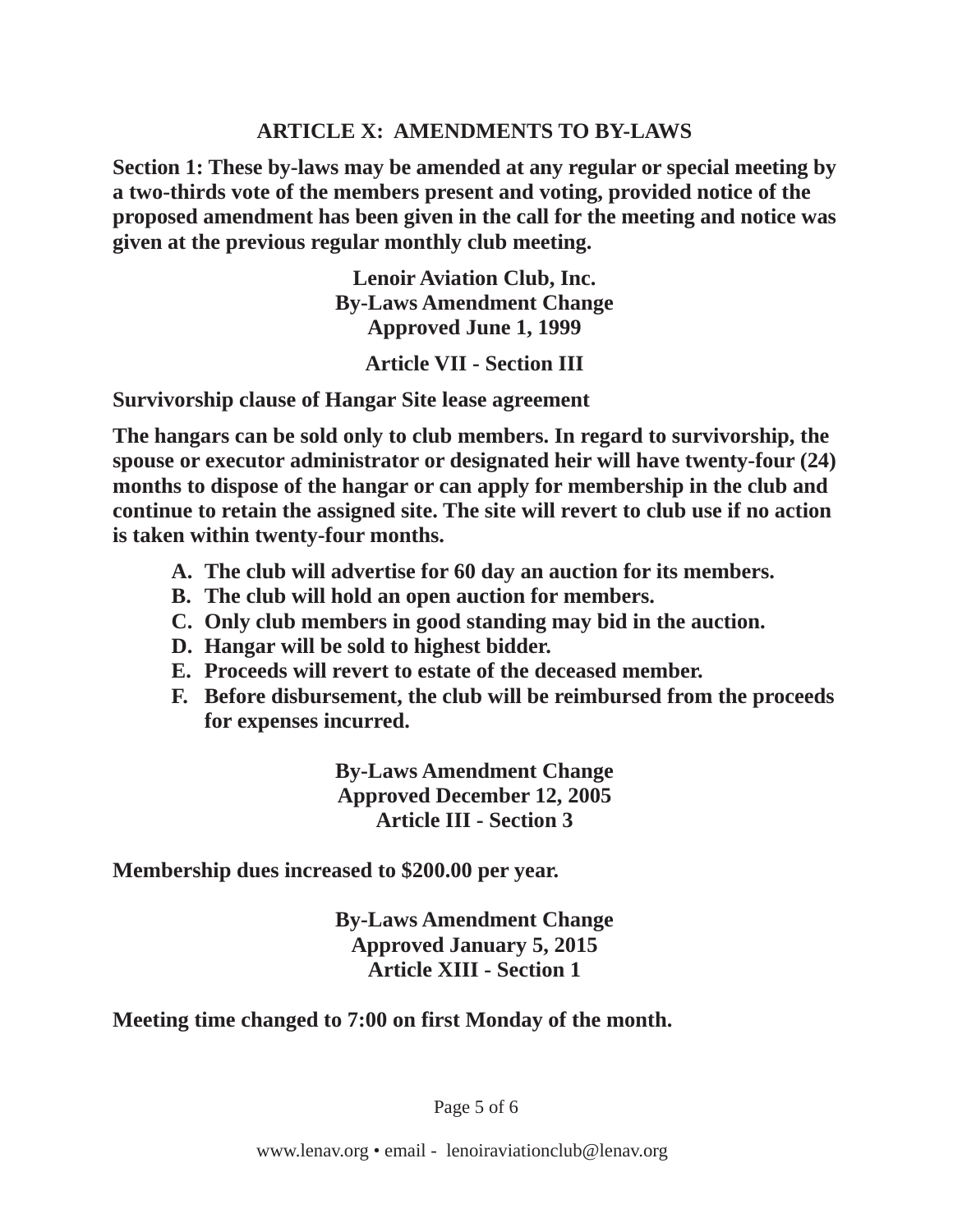**Notes are not part of the By-Laws**

**Note: Hangar site tie-down fee is \$1.00 per linear foot frontage. This is per the finance committee's list of measurements.**